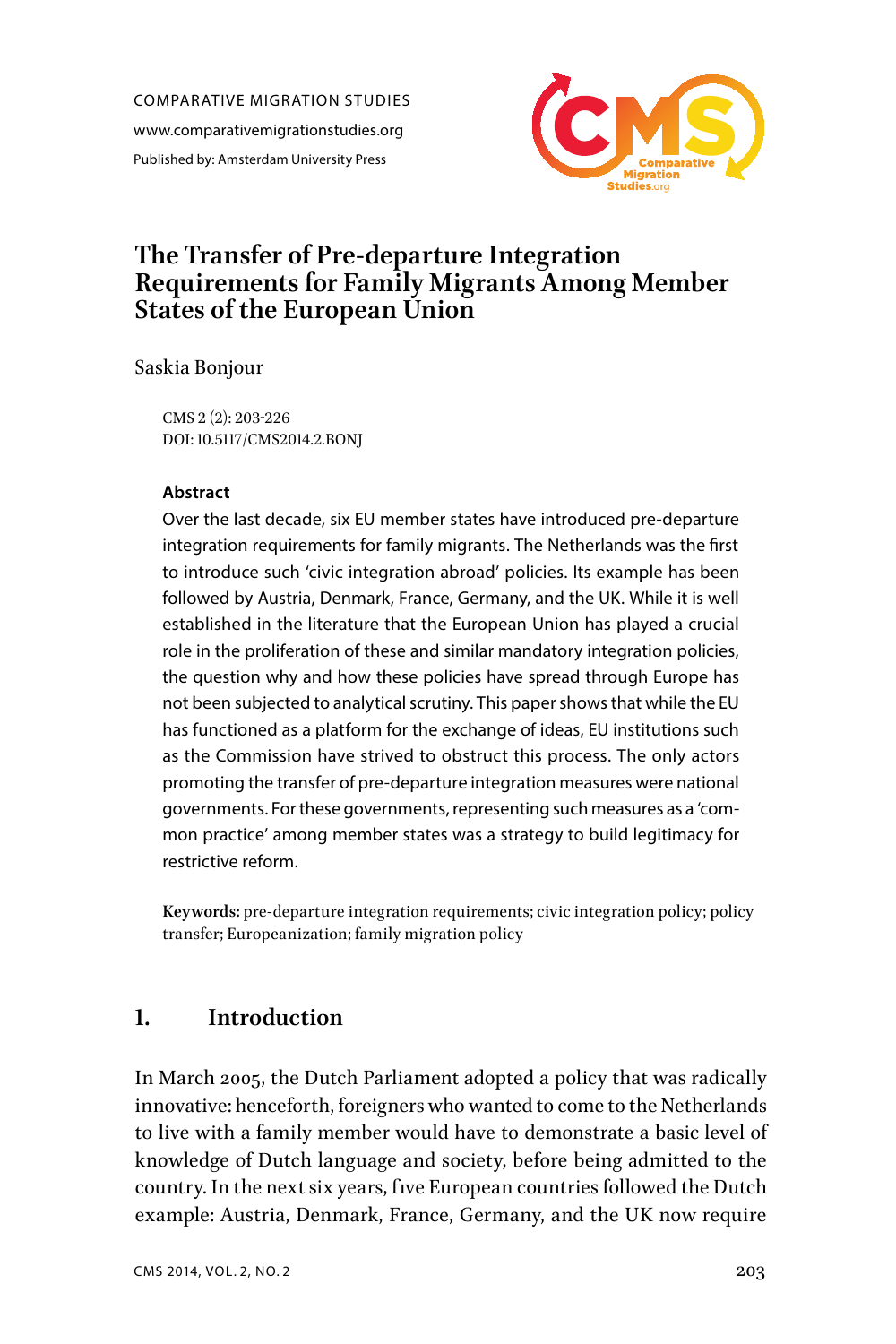family migrants to take the first steps in learning about their new country's language and – in France and Denmark – customs abroad, before leaving their country of origin.<sup>1</sup> This paper examines the role of the European Union in this proliferation of pre-departure integration requirements for family migrants among EU member states.

Since the late 1990s, more and more European countries have introduced civic integration programs, which enable or require migrants to acquire language skills and country knowledge. Pre-departure integration conditions represent the newest and most radical extension of this trend. The proliferation of civic integration policies in general and pre-departure integration requirements in particular has received increasing attention in the literature (cf. Carrera 2006; Goodman 2010, 2011; Groenendijk 2011; Jacobs and Rea 2007; Joppke 2007; Van Oers et al 2010 – see also the PROSINT and INTEC projects<sup>2</sup>).

It is well-established in this literature that the European Union has played a crucial role in the proliferation of these policies in many member states, including countries which are not bound by EU migration law such as Denmark and the United Kingdom. Authors point to non-binding policy instruments like the Common Basic Principles on Migrant Integration, the European Integration Fund, Handbooks on Integration and the European Website on Integration, through which member states have been encouraged to stimulate migrants to learn about their host society's language, institutions, and culture. They also point to binding EU law on immigration, notably the Long-Term Residents Directive and the Family Reunification Directive, in which the notion of submitting entry and residence to integration requirements has been inscribed (Joppke 2007; Carrera and Wiesbrock 2009; Carrera 2006; Guild et al 2009; Böcker and Strik 2011). Groenendijk (2004) emphasises that this approach to integration as a condition for residence rights was introduced to the European agenda by a select group of member states, most notably the Netherlands, Germany, and Austria. As a result of their successful efforts, 'the common EU policy is now a vehicle for legitimising and promoting (…) policies and programmes, which use integration in a civic and conditional fashion' (Carrera and Wiesbrock 2009: 36).

However, the question of how and why these policies have proliferated so fast in Europe has not been satisfactorily answered, mostly because the process of transfer itself has not been subject of analysis until now. As a result, much less is known about to which extent and how national policymaking processes in the field of civic integration have been influenced by EU and other member states' policies. This is especially true for the transfer of pre-departure integration conditions.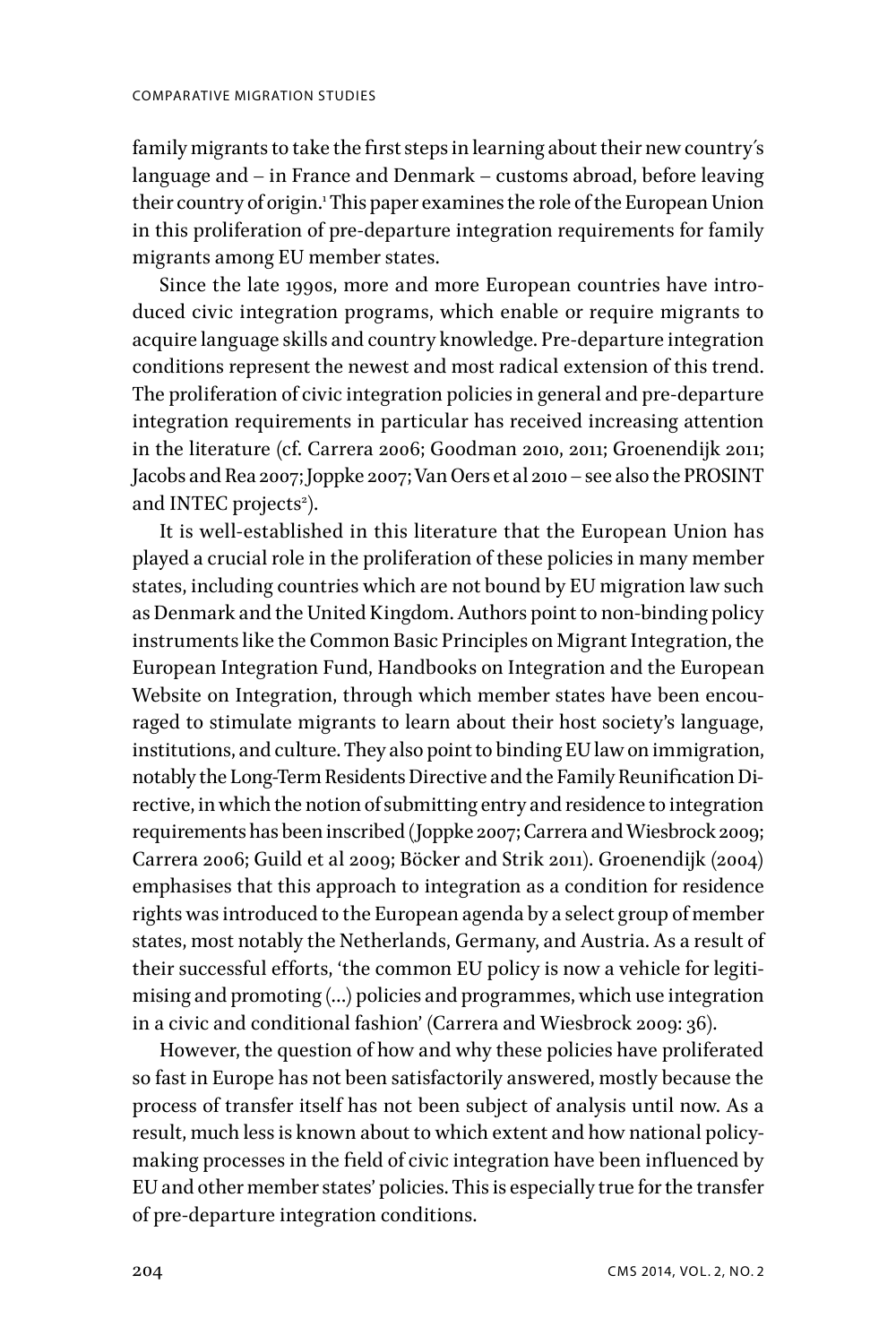Goodman (2011), in an article in which she argues convincingly that pre-departure integration measures aim at migration restriction, rather than at migrant integration, does touch upon the issue of transfer indirectly. She states that the Family Reunification Directive has set 'a supranational precedent that created the political opportunity for national implementation' and 'created a legitimacy that makes it possible for member states to link integration requirements to immigration' (Goodman 2011: 235, 242). Besides this supranational source, Goodman points to learning among member states, with Dutch pre-departure integration policies serving as a 'model' that has 'inspired' other member states (Goodman 2011: 250-252). In this article, I will argue that Goodman is right in describing 'horizontal' mimicking processes among member states as crucial to the proliferation of pre-departure integration measures, but that she over-estimates the 'vertical' role of supranational sources such as the Family Reunification Directive.

I will show that the European Union has played a much more ambiguous role. As a result of the introduction of European migration policies, the EU has indeed come to function as a platform for exchange and promotion of policy ideas among member states, including the idea of pre-departure integration measures. However, supranational law and supranational institutions only played a minor part in facilitating this transfer. Different categories of actors operating at EU level have influenced the process of transfer in opposite ways (cf. Block & Bonjour 2013). The legitimacy of the Family Reunification Directive as a legal basis for pre-departure integration measures was controversial and weak from the very start. EU institutions, most notably the Commission, have strived to obstruct rather than promote the difffusion of pre-departure integration policies. Instead, member states were the main actors of transfer.

The following section sets the scene by providing a brief comparative description of pre-departure integration requirements in Austria, Denmark, France, Germany, the Netherlands, and the UK. In the third section, I explore the role of the EU in the transfer of these requirements, arguing that the EU served as a platform for horizontal difffusion among member states. The fourth and final section presents an analysis of government documents and parliamentary deliberations in five out of six countries concerned, omitting the Danish case because my language skills do not permit access to Danish primary sources.3 This analysis shows that policy transfer was aimed not at rationally identifying the most efffective policy solution, but at legitimation: national politicians build legitimacy not primarily by comply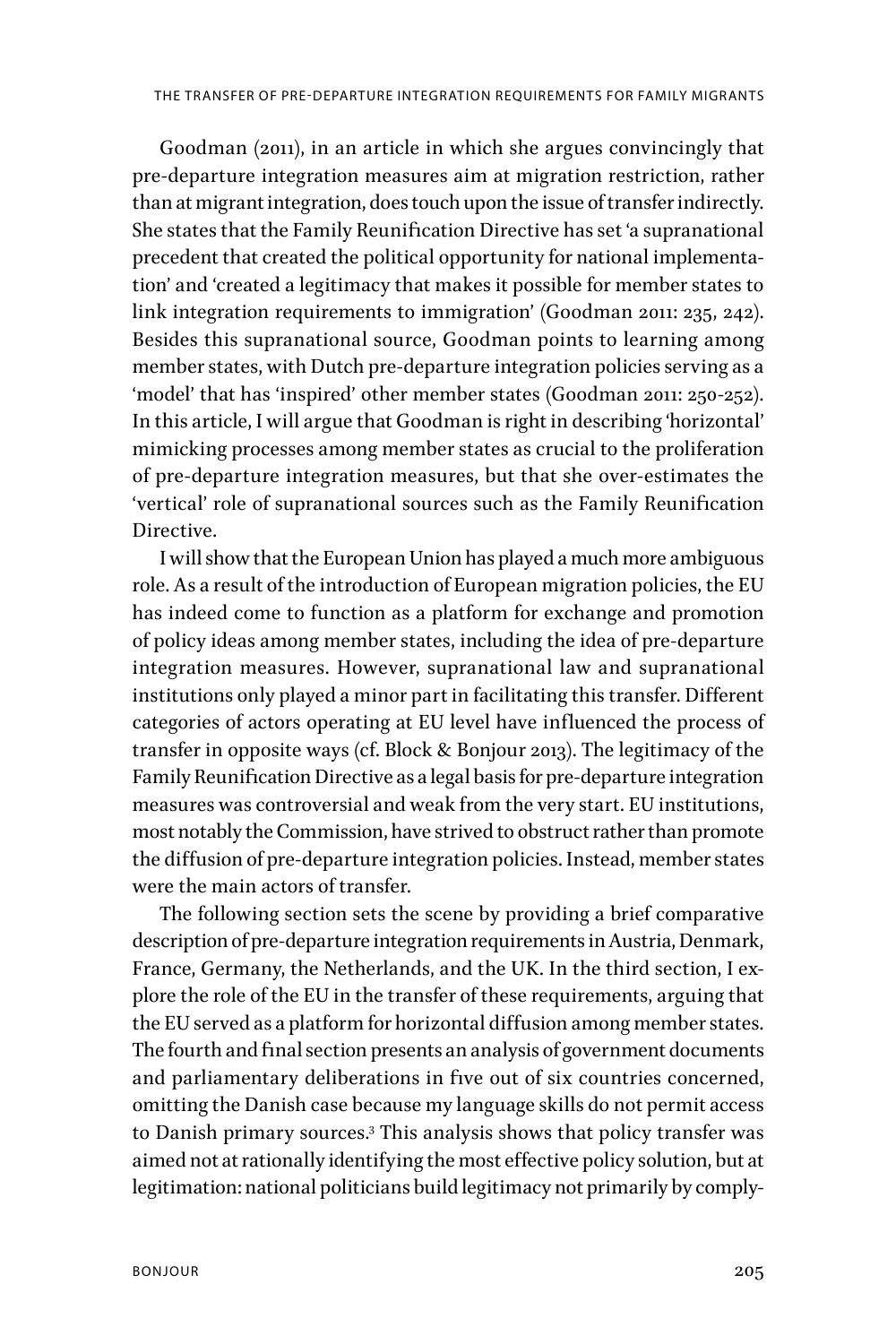COMPARATIVE MIGRATION STUDIES

ing with formal EU norms, but by following each other's lead, i.e. by fitting into the informal norm set by shared policy practice.

## **2. Six versions of pre-departure integration**  requirements for family migrants<sup>4</sup>

Pre-departure integration requirements for the admission of family migrants are a recent invention. Previously, language requirements have been used in migrant selection procedures where language skills were directly relevant to the grounds for admission, i.e. in the selection of labour migrants or of ethnic migrants (Groenendijk, 2011). For example, as of 1997 Germany required so-called *Aussiedler* to prove their belonging to the German nation by demonstrating German language skills (Block 2012). The innovation of the new pre-departure integration requirements lies in that now, language requirements are applied to migrants whose claim to admission is grounded in the moral value of family life – a claim on which their language skills have no bearing. The first time the admission of family migrants was submitted to integration conditions was in the 1990s in Germany, where foreign children between 16 and 18 years old were required to prove either proficiency in German or ability to integrate before being allowed to join their parents (Seveker and Walter 2010). Also in Germany, in 2005, family members of *Aussiedler* were required to demonstrate a basic level of German language skills before being granted access to German territory and citizenship (Block 2012). The idea of applying language requirements generally to the first admission of non-EU family migrants was first launched in the Netherlands in April 2000 by Jaap de Hoop Scheffer, then leader of the Christian Democrat Members of Parliament (Dutch Lower House 2000).

Thus, one might debate whether pre-departure integration measures for family migrants are a German or a Dutch invention. Whatever the case may be, the Dutch were the first to lay down in law that non-EU family migrants would be required to fulfil pre-departure integration requirements. The Dutch Law on Civic Integration Abroad entered into force in March 2006. The Danish were next to adopt pre-departure measures in April 2007, but their policy entered into force only in November 2010. Germany and France followed closely, with pre-departure integration conditions entering into force in August 2007 and January 2008 respectively. The British government first announced its intention to introduce a language requirement for foreign spouses in March 2007, but the Labour government put offf the actual implementation. It was the current Conservative-Liberal coalition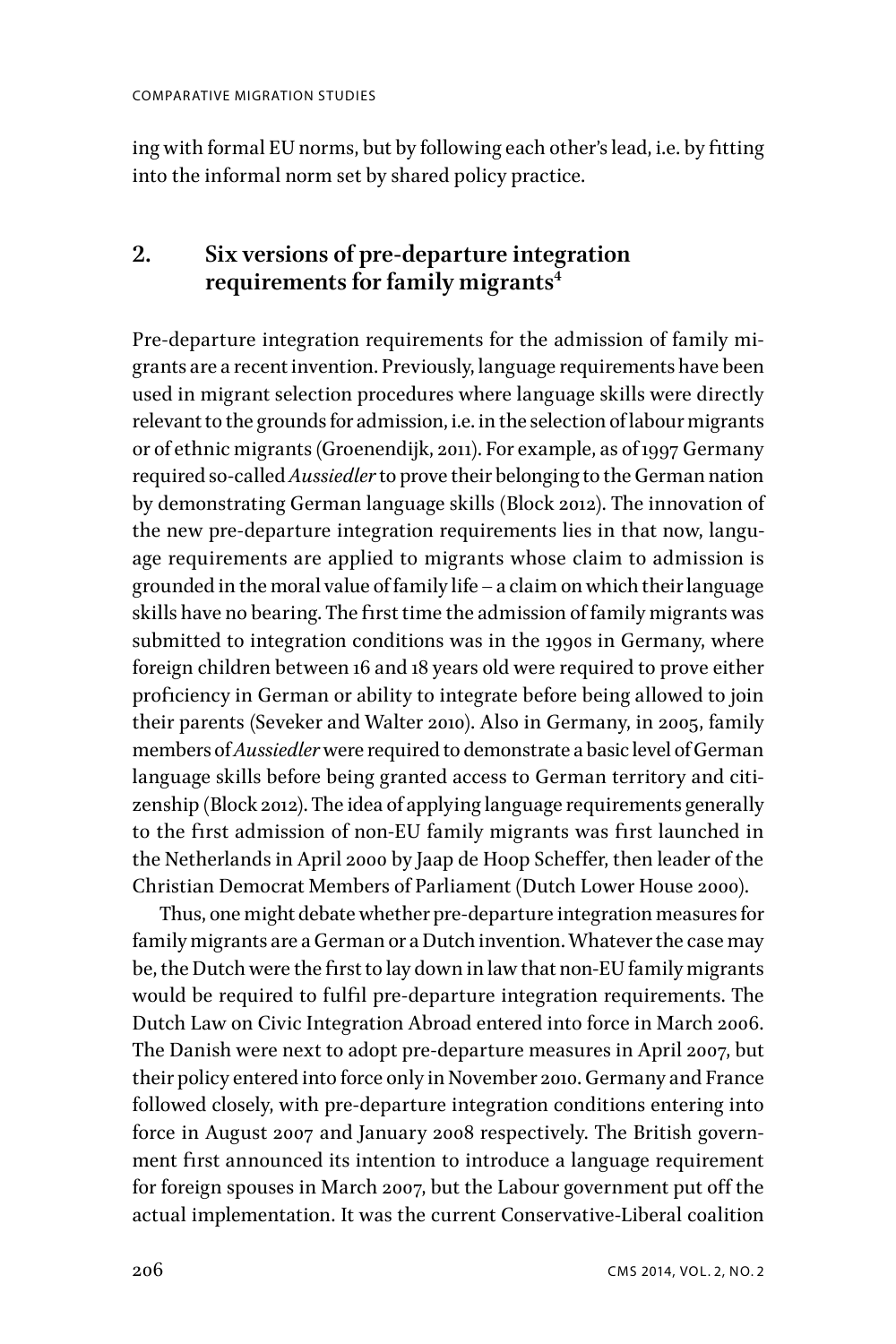which introduced the requirement in November 2010, only six months after entering office. Austria is the most recent country to have followed suit, with language requirements adopted by Parliament in April 2011 and entered into force in July 2011.

These six versions of pre-departure integration measures bear striking resemblances. In all six countries, the new integration condition applies to third-country nationals<sup>5</sup> who wish to immigrate to join a family member. In the UK, Germany, and Denmark, the integration requirement only applies to migrants who come to join a spouse or partner, while in Austria and the Netherlands it also applies to adult children, and in France also to children aged 16 or older. Family members of refugees are exempted in all six countries, as are family migrants who have completed a certain level of education in the host country´s language. Germany and the Netherlands exempt certain (Western) nationalities. As a result of court judgements discussed below, Austria and the Netherlands also exempt Turkish nationals. Austria, the Netherlands and the UK exempt spouses of high-skilled migrants. Germany and the UK exempt family migrants with specific academic or professional qualifications.

In all six countries, family migrants' knowledge of language is tested at a very basic level. In Austria, Germany, the Netherlands, and the UK, language skills are tested at the lowest level of the Common European Framework of Reference for Languages (ECRF), which is level A1. The Netherlands originally tested at a level created especially for the purpose of pre-departure testing, namely level A1 minus. Inspired by the Germans testing at A1, the Dutch have raised the level of their exams to A1 as of January 2011. Denmark and France still follow the original Dutch example, evaluating at level A1 minus. In addition to the language test, the Netherlands and Denmark also test knowledge about the host society, while France includes knowledge of 'the values of the Republic' in its evaluation.

With the exception of France, none of these countries provide courses to prepare for the test. Family migrants are to find and finance these courses themselves. The UK and Germany provide a list of accredited course providers to help applicants select a quality course, while Denmark and the Netherlands have compiled a 'practice pack' which applicants can purchase. In contrast, France offers courses about its language and values for free. This is the first major difference between the six existing versions of pre-departure integration.

The second, most important difference is that while Austria, Denmark, Germany, the Netherlands, and the UK require that applicants pass the test before they are granted a residence permit, France requires only that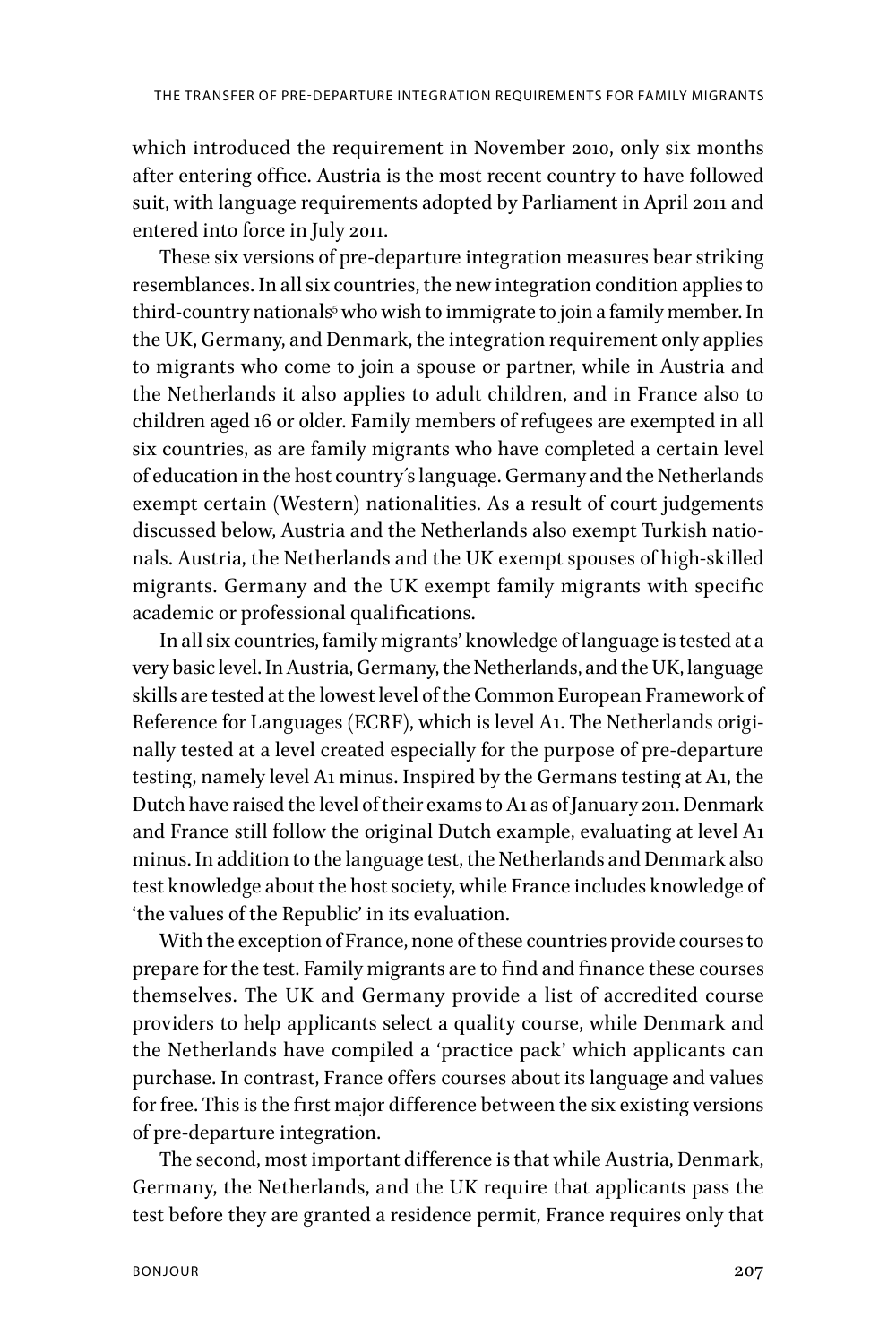family migrants participate in an evaluation and, if the results of this evaluation are insufficient, in a course. If the applicant participates duly in the evaluation and course but is not able to reach the required level, he or she is still admitted to France. Thus in France, unlike in the five other countries, there is an obligation of efffort, not of result. All in all, the French measure poses significantly less of an obstacle to family migration than the pre-departure integration requirements in the five others countries: family migrants do not have to pass a test, but only to participate in a course which is offered for free. This different approach to pre-departure integration is due to the specific domestic context in France, where left-wing opposition to these policies was much stronger than in the other five member states, and where government politicians were more wary of opposition by the courts (Bonjour 2010).

Finally, in Denmark, unlike in the other countries, the test is not taken abroad. The Danish originally intended to implement the exams in Danish consulates abroad, following the Dutch example. However, as in the French case, the domestic policy making process led to a different outcome. Examination abroad was found too costly, which is why a more cost-efficient system was developed. Family migrants are granted a special short-term visa to come to Denmark for 28 days in order to pass the integration test. Once in Denmark, they can extend this 'procedural stay' to three months, during which time they may follow a course if they wish. If the test is not passed within three months, the residence permit is refused and the applicant must leave Denmark.

It is probably no coincidence that these six countries are at the forefront of the policy turn towards integration requirements (cf. Goodman 2010). First, Austria, Denmark, France, Germany, the Netherlands, and the UK belong to the 'older' immigration countries in the European Union. All six countries except the UK had formal recruitment programs for labour migrants in the 1960s and early 1970s; the UK, France and the Netherlands have known significant post-colonial migration flows throughout the postwar period; and all six countries have experienced increasingly substantial refugee flows starting in the 1970s. Persons born outside of the EU make up between 7,5 and 9 per cent of the population in all six countries except in Denmark, where their percentage is 6,3 (Eurostat 2011a). Second, the socio-economic situation of the population of non-EU migrant origin is cause for concern in all six countries. The difference in employment rate between the general population and the non-EU born population ranges from 13 percentage points (Germany and the Netherlands) to 9 percentage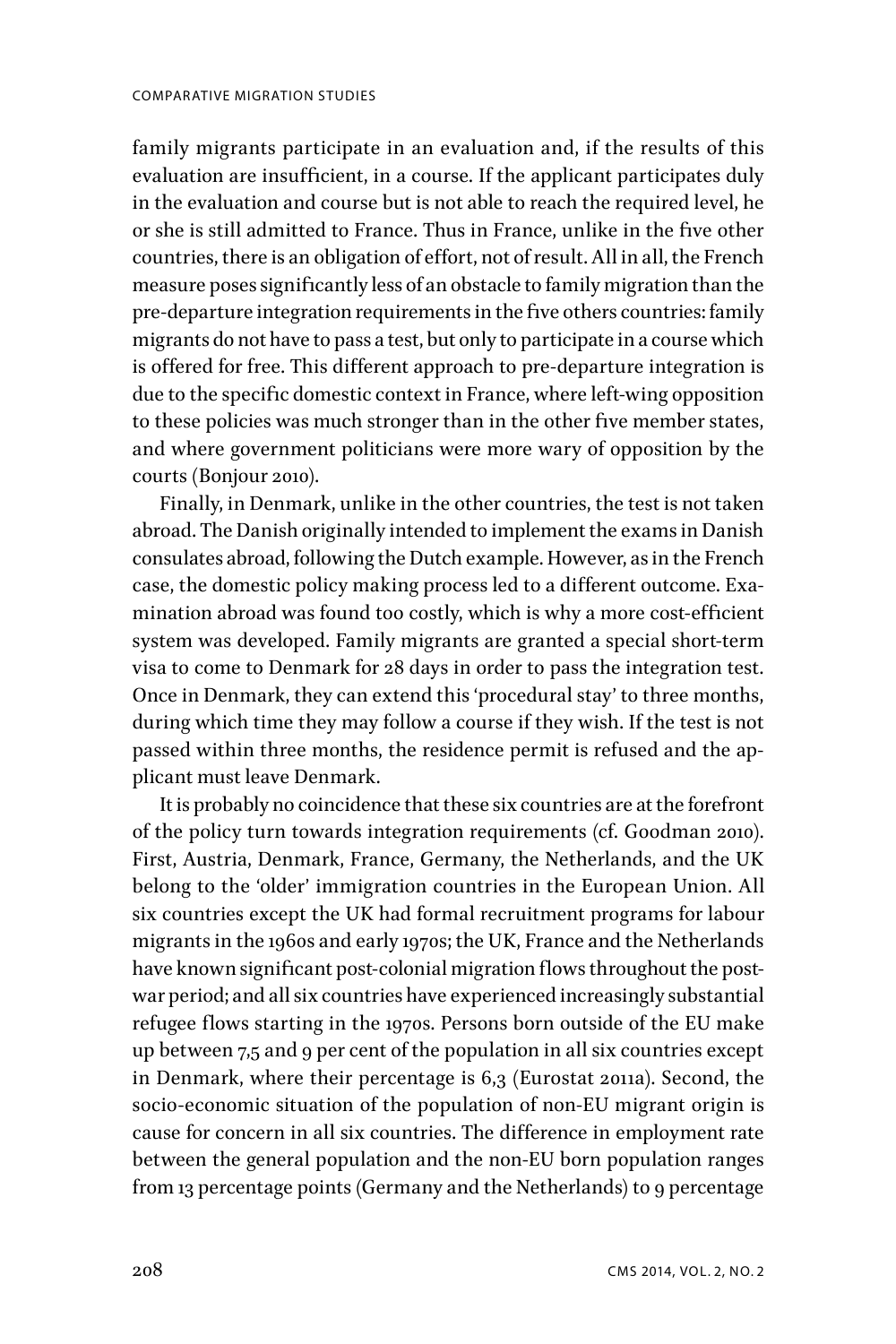points (UK) in these six countries, while the average employment gap in the 27 EU member states is 7 percentage points (Eurostat 2011b: 65).

Most importantly, there are similarities in the way in which the issue of migration and integration is framed by policy-makers. The politicisation of migration and integration has been rising in these six countries since the 1990s, to reach new peaks since the turn of the century (cf. Bonjour 2010; Ersbøll 2010; Guild et al 2009; Scholten et al 2012). In all six countries, politicians worry that socio-economic cleavages overlapping with cultural and ethnic distinctions are threatening the cohesion of their societies. According to dominant political discourse, social cohesion depends on all members of society sharing a minimum level of common values and practices. Also, emphasis is put on the responsibility of migrants for their own integration. Obligatory integration programs in general, and pre-departure integration requirements in particular, are attractive policy solutions for policy-makers who share this problem perception. These requirements make migrants responsible for acquiring skills that should enable them not only to find a job and raise their children to be successful in school, but also to integrate socially and to adhere to the values and identity of their new home country.

Pre-departure integration policies are also very much part of the recent restrictive turn in family migration policies in Europe. Since the mid-2000s, many European countries have tightened income, age, and housing requirements for family migration and sharpened controls on sham marriages (Block and Bonjour 2013). Austria, Denmark, France, Germany, the Netherlands, and the UK are at the forefront of this restrictive turn. Family migration is problematized, first because it is 'subie' rather than 'choisie', i.e. endured rather than chosen, as Nicolas Sarkozy famously put it: family migrants cannot be selected based on socio-economic criteria. Second, family migration is associated with failing integration, where 'traditional', 'non-Western' norms are seen to push young people of migrant background to choose a partner from their own or their parents' country of origin, thus reproducing the pattern of failing integration from generation to generation (Bonjour and Kraler, forthcoming). Pre-departure integration measures are expected to contribute to solving the 'problem' of family migration.

It is worth noting that this convergence towards a common policy paradigm and a common policy practice cannot be explained by party politics, i.e. by the dominance of a particular party family in these six countries. The introduction of pre-departure integration measures has been initiated by left-wing as well as right-wing politicians. In the Netherlands, the centre-Right Balkenende coalition proposed the Law on Civic Integration Abroad, but the Social Democrats voted in favour in 2004 – and the level of the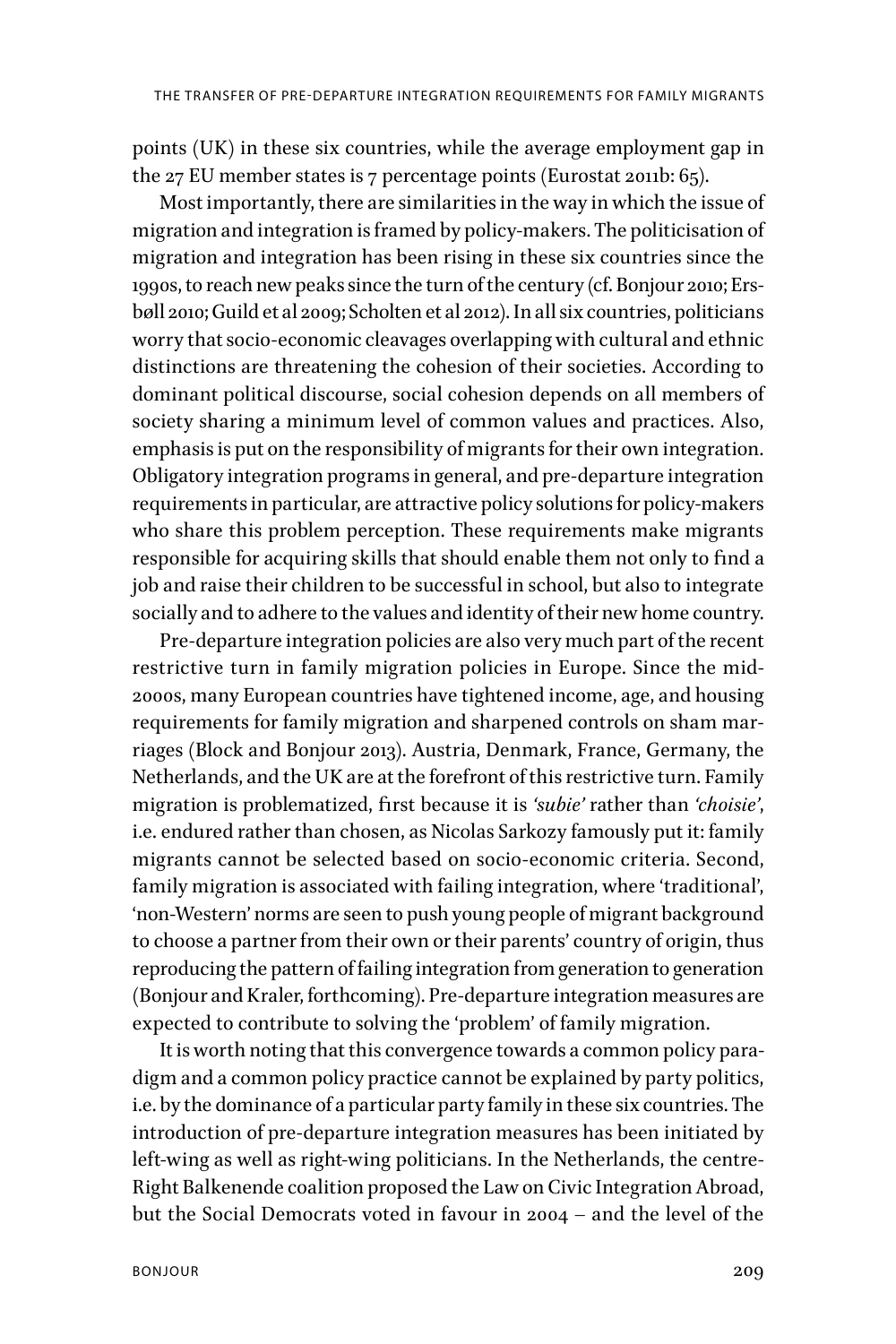language test was raised by a Social Democrat minister in 2010 (Bonjour and Vink 2013). Both in Germany and in Austria, pre-departure integration measures were introduced by a coalition of Christian Democrats and Social Democrats – at the initiative of the right-wing coalition party surely, but still with the support of the Left. In the UK, it was actually a Labour MP who first proposed subjecting foreign spouses to pre-entry language tests in 2001, and it was the Labour government under Gordon Brown which first tabled the policy proposal, even if it was the current Conservative-Liberal Cameron government which actually implemented it (Scholten et al 2012). In Denmark, the integration test at entry was introduced by the Liberal-Conservative government with support of the Far-Right Danish People's Party, but also of the political Left (Ersbøll 2010). The sole exception was France, where pre-departure integration measures were introduced by the UMP-government against the strong opposition of the entire left-wing opposition, including the Parti Socialiste. The fact that pre-departure integration requirements were a great deal more controversial in France than elsewhere may go a long way towards explaining why the French policy on this issue is by far the least restrictive (Bonjour 2010).

The question why the 22 other member states have not introduced predeparture integration requirements (yet) can only be answered tentatively here, since these 22 member states were not subjected to empirical scrutiny in this study. However, perhaps at least part of the explanation lies in the fact that the Southern member states, Finland, and Ireland as well as the member states in Central and Eastern Europe have only recently gone from being countries of emigration to being countries of immigration. Immigration and integration have until now been framed and managed very differently in the 'new' immigration countries of Europe. While restrictive tendencies may certainly be observed, the turn towards civic integration requirements appears to be much less pronounced than in 'older' immigration countries. This is also true for Luxemburg, where immigration is predominantly highly-skilled and of European origin. In Belgium, predeparture integration measures are favoured by a majority among Flemish politicians, but blocked by their French-speaking colleagues (Jacobs 2011). In Sweden finally, family migration policies have not taken the restrictive turn which can be observed in the other 'old' immigration countries. According to Borevi (forthcoming), this is due to the absence of far-Right pressure as well as to the dominance of the universal welfare state ideology in Sweden.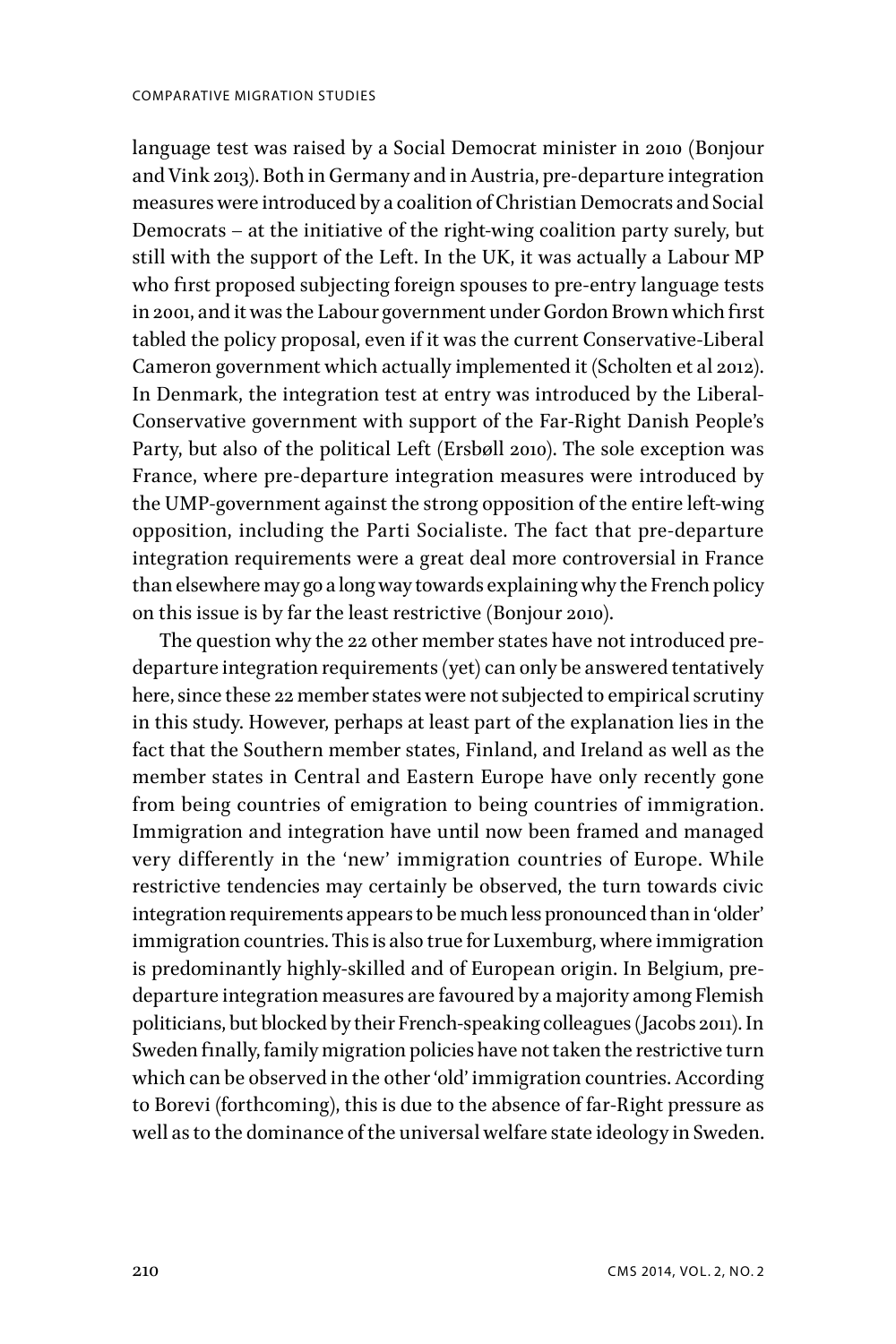## **3. The European Union as a platform for exchange**

In September 2003, the Council of the European Union adopted EU Directive  $2003/86/EC$  on the Right to Family Reunification. This Directive was the very first piece of Community Law about family migration. It lays down minimum norms for the conditions under which third-country nationals living in a member state must be allowed to bring their family members over. For instance, it states that member states may introduce an income requirement to ensure economic self-reliance and a minimum age of no more than 21 years. Member states are free to set less stringent conditions than those allowed by the Directive but they may not introduce more restrictive policies. The Directive is directly binding upon the member states, and the Commission and Court see to it that national policies respect the boundaries it sets. Thus, for the very first time, member states' family migration policies for third country nationals have been subjected to EU-law. One might expect the proliferation of pre-departure integration conditions among member states to be a result of this new legislation: in fact however, the Directive has merely facilitated the transfer, but not caused it directly.

Article 7.2 of the Directive states that 'Member States may require third country nationals to comply with integration measures, in accordance with national law'. Thus, integration measures for family migrants have been inscribed into the Directive. Still, this clause does not provide sufficient explanation for the way pre-departure integration requirements have travelled among member states, for three reasons. First, two out of the six member states which have introduced these requirements are not bound by the Directive. Denmark opted out of the European Asylum and Migration Policy when it negotiated the Amsterdam Treaty and the UK opted out of this Directive. Second, article 7.2 is a so-called 'may'-clause, a 'soft' clause: it allows member states to introduce integration measures, but it does not oblige them to do so. If it was a hard clause, the number of member states having introduced such measures would not be limited to six. Third and finally, article 7.2 of the Directive is quite vague: it does not specify, for instance, that these 'integration measures' should consist of language evaluations. Crucially, it makes no mention at all of such evaluations taking place before entry or conditioning admission to the country. Therefore the Directive cannot be considered the source of the idea of 'pre-departure' integration measures, and cannot explain the similarity of the measures which the six member states have introduced.

However, while the Directive has not directly obliged or pushed member states to introduce pre-departure integration measures, it has facilitated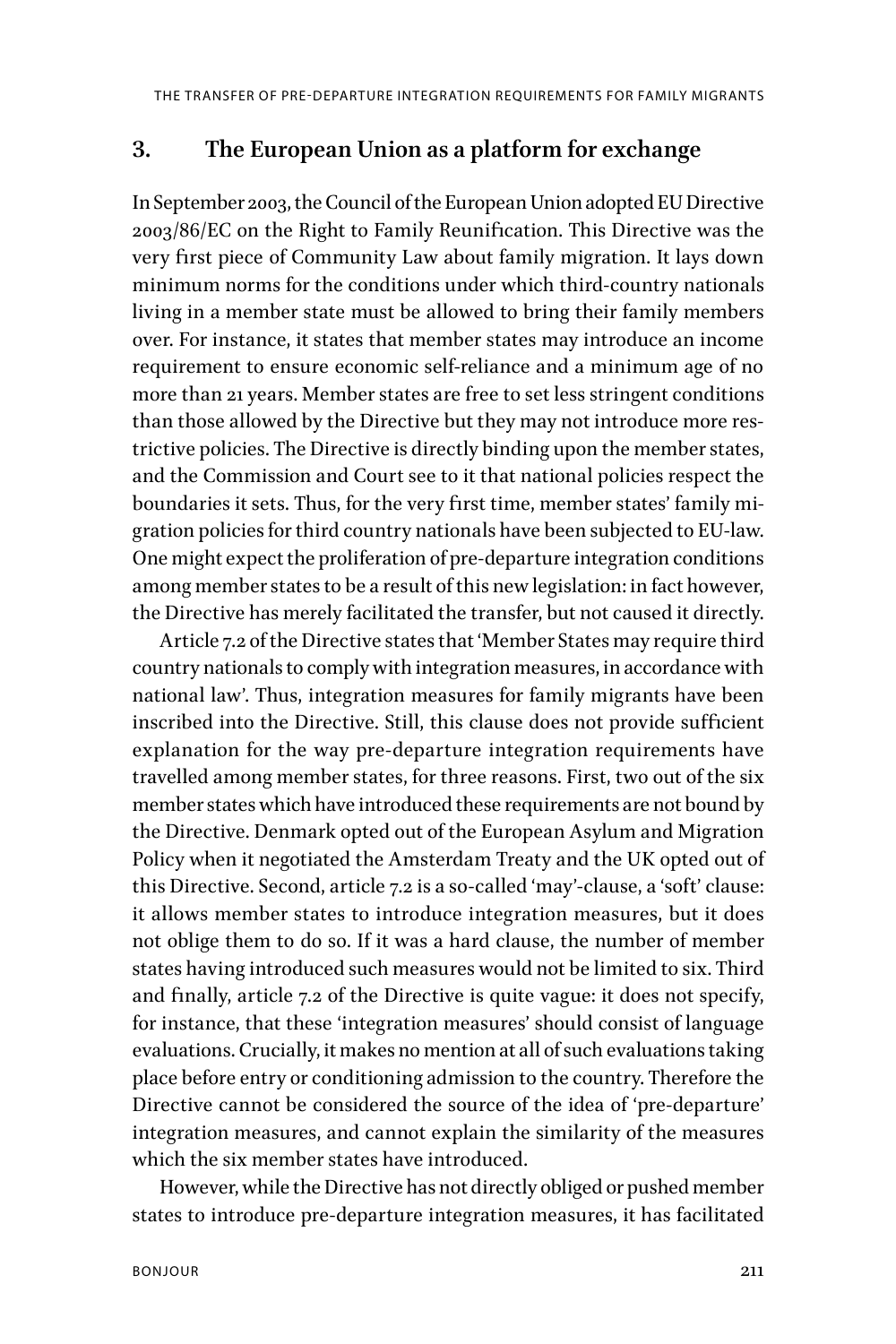their transfer, primarily by creating opportunities for the difffusion of knowledge about pre-departure integration measures among member states. The negotiations that led to the adoption of the Directive were a crucial episode in this regard. At the time, none of the member states applied pre-departure integration requirements to family migrants. Article 7.2 about integration measures was introduced into the Family Reunification Directive at the initiative of Austria, Germany, and the Netherlands. According to Commission officials interviewed by Tineke Strik (2011), those three member states had very different intentions at first. Only the Netherlands wanted to introduce a new entry condition for family migrants. The proposal for the Dutch Law on Civic Integration Abroad had not even been presented to Parliament yet at the time, but since the idea of an integration exam before entry was 'in the air', the Dutch delegation wanted to make sure the new Directive would allow for it. The Germans wanted to oblige family migrants to participate in a course once they were in Germany, while the Austrians wanted to be able to refuse to prolong a permit if a family migrant had not successfully integrated. A member of the Dutch delegation stated that 'in the course of the negotiations, the Dutch Law on Civic Integration Abroad took a clearer shape, and that was a shock to everybody. Now that the law is being finalised, they are all very positive about it' (Strik 2011: 110). Thus, in the course of the negotiations, civil servants and ministers responsible for immigration policies were introduced to the idea of pre-departure integration measures, and the Dutch had the opportunity to explain how their policy of 'civic integration abroad' would work. It appears as though they convinced at least some of their colleagues of the worth of such a policy instrument.

Since the adoption of the Directive, the EU has served as a platform for the promotion of such measures in other ways. In September 2008 the European Council adopted the European Pact on Migration and Asylum. This Pact was proposed and drafted by France, which held the presidency of the Union at the time. While it is not legally binding upon the member states, this Pact was signed by the highest political organ in the European Union and therefore carries great political weight. It states that the European Council has agreed 'to regulate family migration more effectively by inviting each Member State (…) to take into consideration (…) families' capacity to integrate, as evaluated by (…) for example, their knowledge of that country's language'(European Council 2008, paragraph I.d). In the Family Reunification Directive, integration measures were still vaguely defined and – most importantly – it was left entirely up to the member states whether they should introduce such measures or not. The Pact goes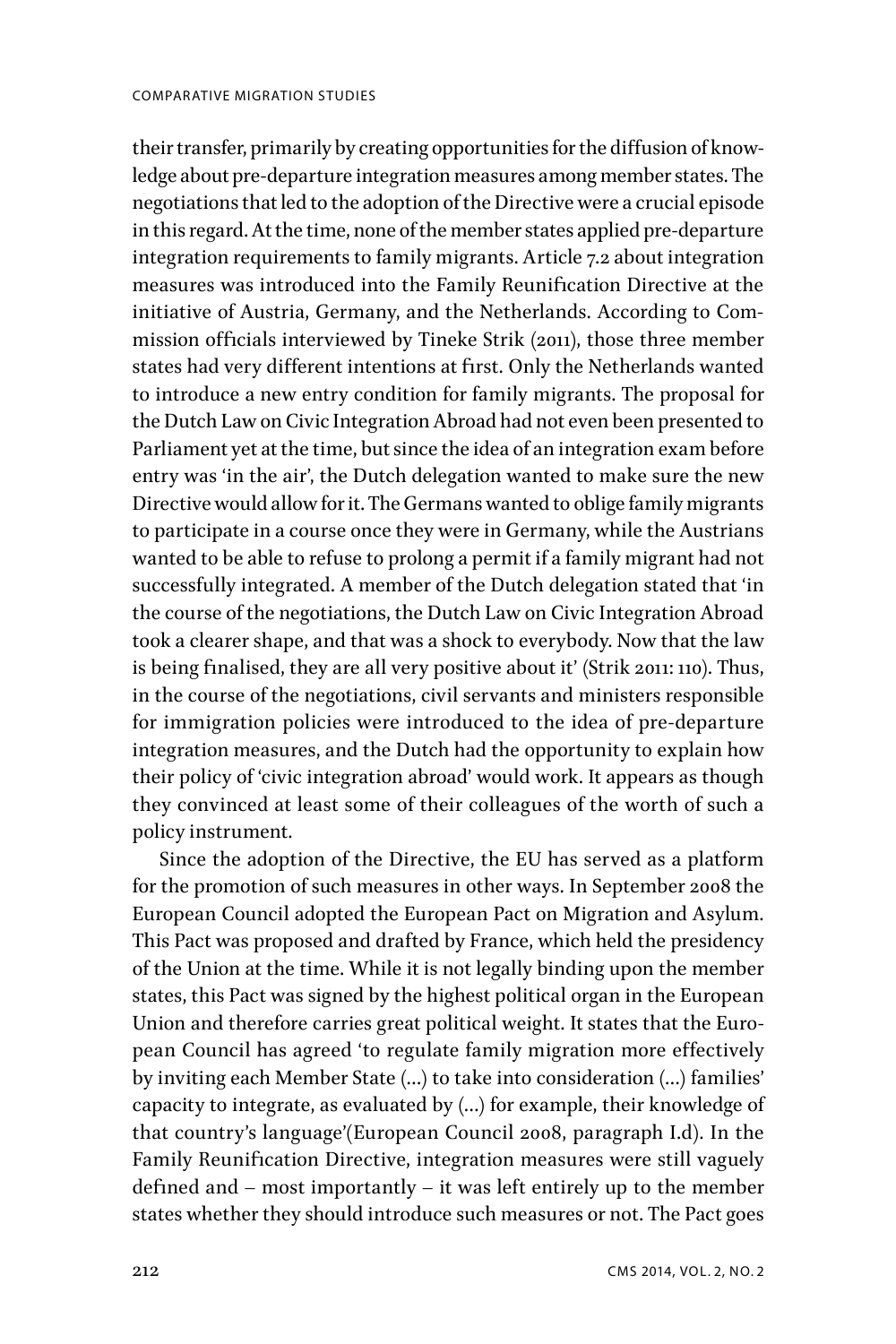further than that, by explicitly encouraging member states to introduce language requirements for family migrants.

Also, in July 2007, the Council established the European Integration Fund, which is to provide financial support to member states' efforts to improve their migrant integration policies. Among the member states' actions eligible for funding, the Council Decision to establish the Fund lists actions that 'prepare third-country nationals for their integration into host society in a better way by supporting pre-travel measures which enable them to acquire knowledge and skills necessary for their integration' (Council of the European Union 2007, paragraph 4.1.c). Here, member states are encouraged to introduce pre-departure integration measures not just with words, but even with money. According to Groenendijk (2011: 8), 'the Netherlands was instrumental in extending the fund's scope' to these measures.

Thus, the EU has served as a platform for exchange of information about pre-departure integration requirements, as well as for the promotion of such requirements, without however imposing obligations upon member states. In this respect, the proliferation of pre-departure integration requirements is similar to what is usually called 'horizontal Europeanization' in the literature, i.e. 'the difffusion of ideas and discourses about the notion of good policy and best practice' through EU policy and politics, 'where there is no pressure to conform to EU models' (Radaelli 2003: 30, 41). However, the transfer of pre-departure integration contrasts with 'horizontal Europeanisation', in that it was operated exclusively by member states, without support from the Commission and Court. Radaelli (2000: 26) describes the EU as 'a massive transfer platform' where 'the European Commission is a very active policy entrepreneur' as it 'suggests best practices, models and original solutions'. Most accounts of horizontal Europeanisation focus on mechanisms such as the Open Method of Coordination (Trubek et al 2005; Radaelli 2003) in which the Commission plays a crucial initiating, facilitating and coordinating role (Telò 2002; De Ruiter 2010). In the case of the transfer of pre-departure integration measures however, the Commission has not played this enabling role: to the contrary, it has tried to obstruct the transfer.

From the very start of the negotiations on the Family Reunification Directive, it was clear that the Commission's policy perspective on family migration clashed with that of certain member states. The Commission's original legislative proposal started from the notion that 'family reunion helps to create sociocultural stability facilitating the integration of third country nationals' (Preamble 4 of the Family Reunification Directive). Only as a result of active lobbying by Austria, Germany, and the Netherlands was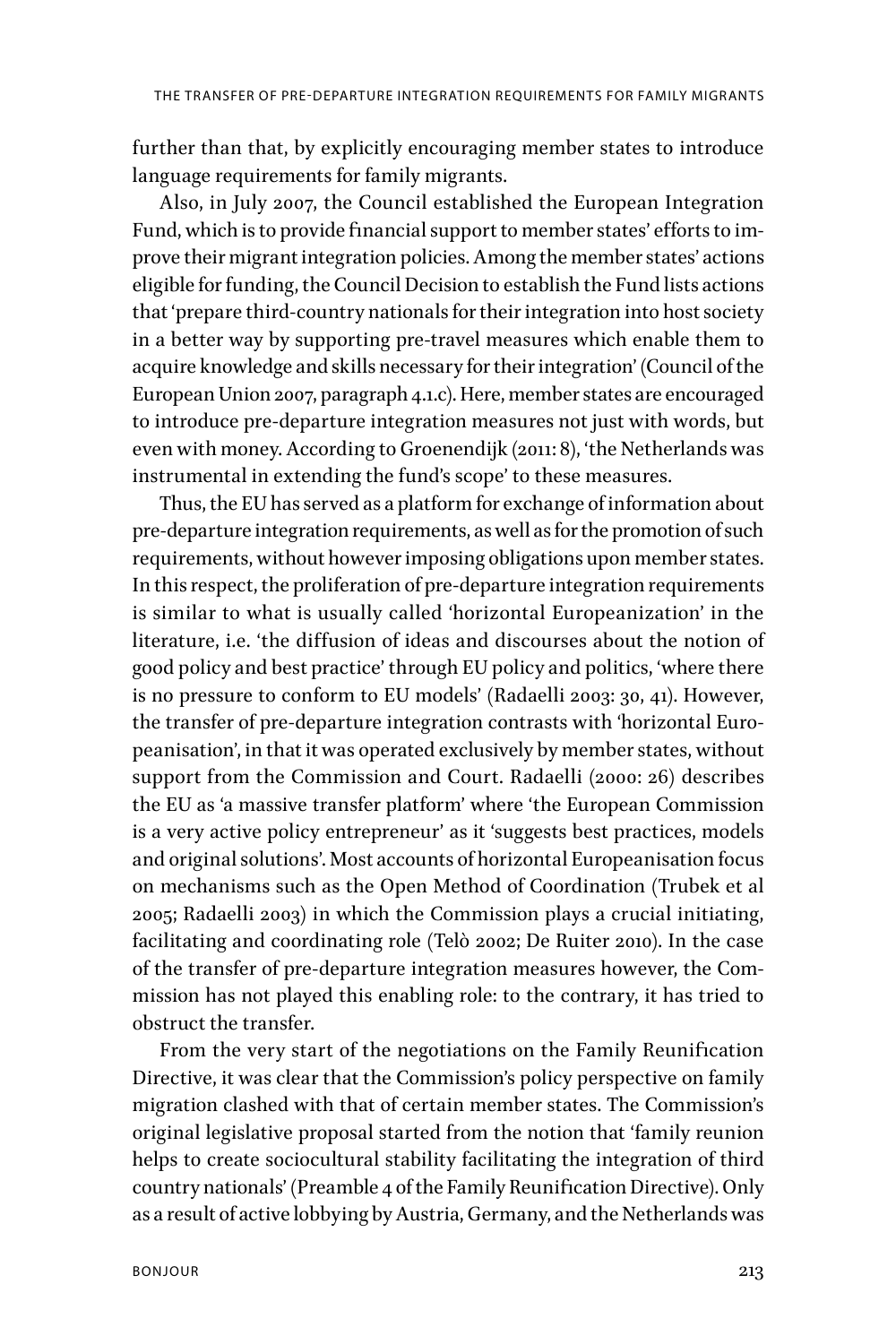the opposite notion introduced in the Directive, namely that integration might be a precondition for family migration rights (Groenendijk 2004). Until today, the Commission actively resists this notion.

In its 2008 report on the implementation of the Family Reunification Directive, the Commission was very critical about integration measures as a condition for family migration, stating that the aim of such measures should be 'to facilitate the integration of family members'. It questioned the admissibility of policies such as those conducted in the Netherlands and Germany, with high exam fees and inaccessible courses, which the Commission thought likely to result in exclusion, rather than in integration (European Commission 2008: 7-8).

The EU Court of Justice has adopted an interpretation of the Directive which is quite similar to the Commission's approach. In 2006, it ruled that the Family Reunification Directive grants a subjective right to family reunion, and that member states' policies should reflect the objective of the Directive, i.e. 'facilitating the integration (…) by making family life possible through reunification' (Case C-540/03). Reflecting this positive attitude to family reunification, the Court declared in its 2010 Chakroun ruling that the Dutch income requirement of 120% of the minimum wage was too high (Case C-578/08). The Court has not yet ruled about the admissibility of pre-departure integration requirements. However, based on the EU Court's jurisprudence on the EU-Turkey Association Agreement, national courts in both the Netherlands (LJN BR4959) and Austria (VwGH 2008/22/0180) have ruled that sharpened integration and family migration policies for Turkish citizens are incompatible with this Agreement. Hence, Turkish citizens are exempted from pre-departure integration requirements in the Netherlands and Austria.

In March 2011, the EU Court of Justice was asked to determine whether the Dutch policy of requiring family migrants to pass an integration exam before admission was compatible with the Directive. However, in the course of the proceedings the Dutch government granted a permit to the Afghan woman whose husband had initiated the case, after which the Court deemed a ruling unnecessary. It is perhaps no coincidence that the Dutch government granted this permit – thus avoiding a Court ruling – shortly after the Commission had presented its opinion to the Court. This opinion was unequivocal: the Commission advised the Court to rule that '(…) the directive does not allow for a family member (…) to be denied entry and stay only because this family member has not passed the integration exam abroad (…)' (European Commission 2011).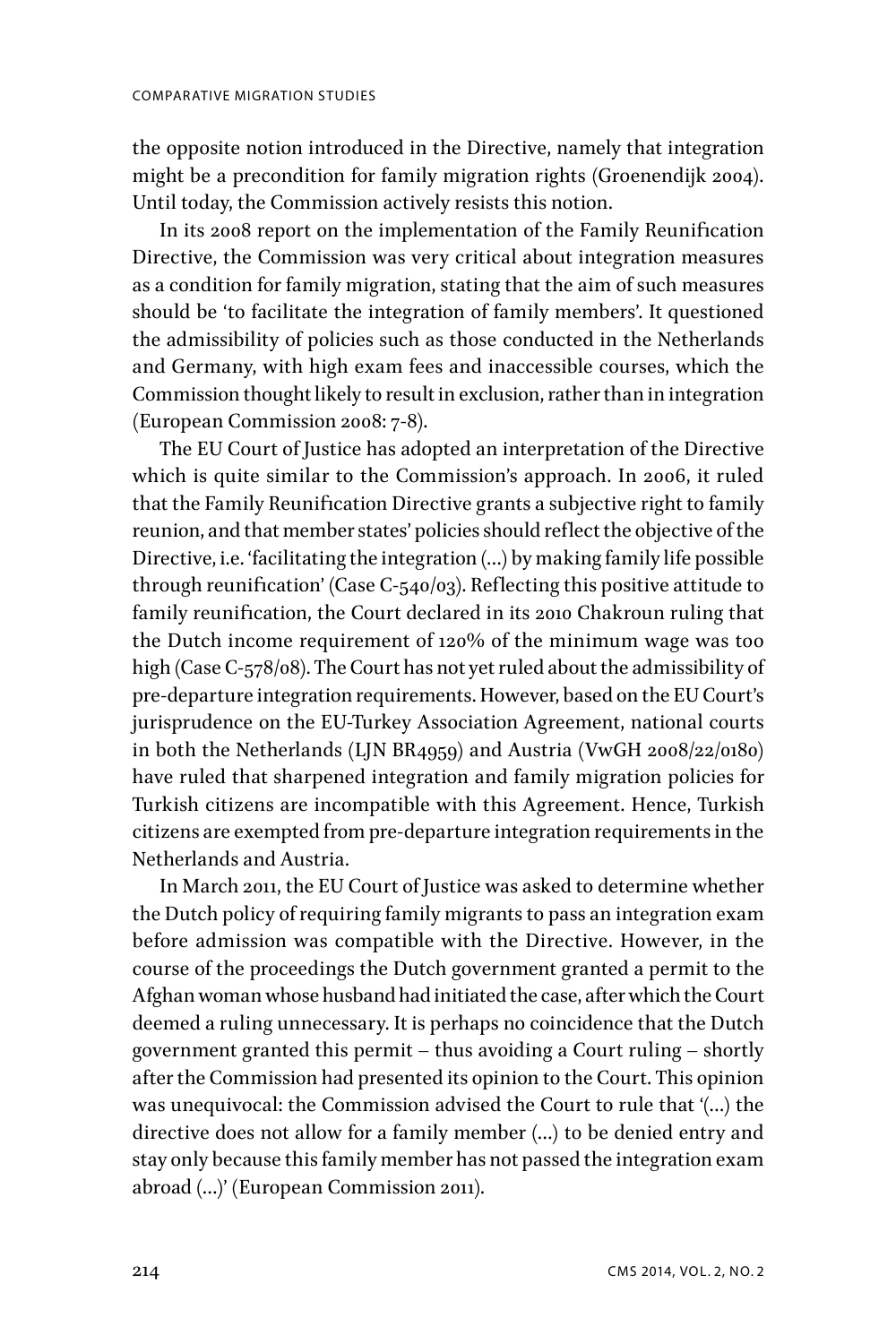This Commission opinion has not escaped the notice of national courts. In 2012, a Dutch court of first instance ruled that pre-departure integration measures were inadmissible under EU Law (Awb 12/9408). In October 2011, the German Federal Administrative Court ruled that the EU Court should be asked to clarify whether pre-departure integration measures are compatible with the Family Reunification Directive (BVerwG  $1 C 9.10$ ). Thus far, the German government has been able to prevent the EU Court from ruling on the matter, by granting visas in every case which was (likely to be) referred to the EU Court for a preliminary ruling (Block and Bonjour 2013). However, in March 2013, the question was once again posed to the EU Court by a German court (C-138/13, Dogan) and at the moment of writing this article (January 2014), the Court proceedings had not been interrupted.

In the meantime, the Commission appears determined to use all means at its disposal to combat pre-departure integration requirements for family migrants. In May 2013, the Commission sent a Letter of Formal Notice to the German government about its pre-departure language requirement, thus initiating the first phase of infringement proceedings (European Commission 2013). In response, the German government maintains that its current policies are compatible with the Family Reunification Directive (German Lower House 2013: 16). If Germany persists, the Commission may eventually ask the EU Court to rule directly on the admissibility of pre-departure integration requirements.

Thus, the EU served as a platform for the difffusion and promotion of policy concepts, thereby providing the opportunity for the transfer of pre-departure integration requirements. However, unlike the common representation of horizontal Europeanisation in the literature, this process occurred against the express opposition of the Commission, rather than with its support. Member states have been the only agents of transfer.

## **4. Legitimacy in shared practice: references to transfer in political debates**

In sum of the argument in the previous section, the transfer of pre-departure integration requirements among EU member states cannot be explained as the result of supranational coercion or pressure: it was a voluntary process initiated by member states themselves.

In the literature on policy transfer, the dominant assumption is that voluntary transfer is a rational process, in which governments seek information about policy practices elsewhere to identify the most efffective solution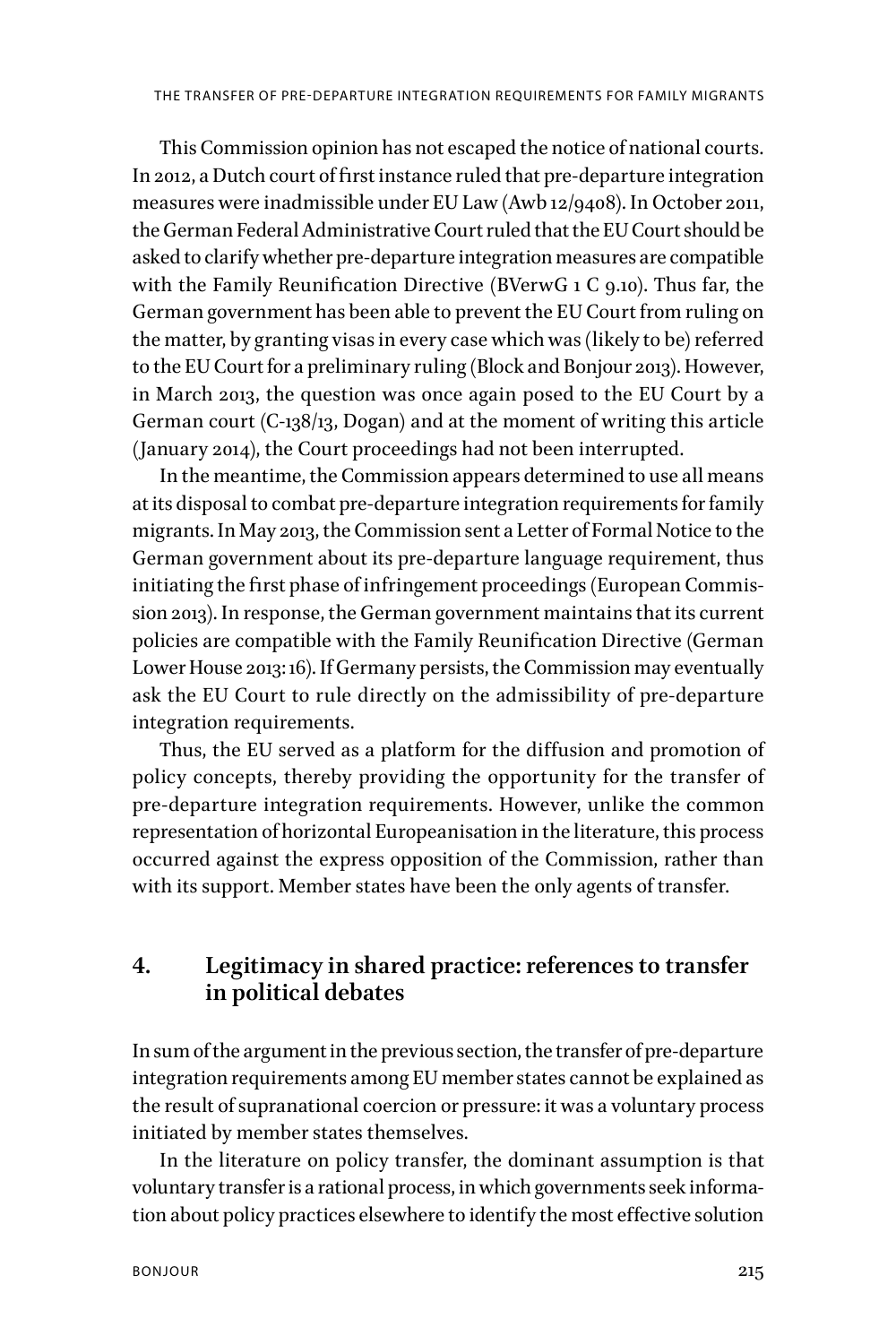to their policy problem. It is acknowledged that actors' rationality is often 'bounded' but this is described as the result of incomplete information or external pressure (Dolowitz and Marsh 2000; cf. Holzinger and Knill 2005). In contrast, neo-institutional approaches to policy transfer emphasise that transfer is not a rational problem-solving strategy, but 'the expression of a need of legitimation': transfer serves primarily to show that the chosen course of action is a 'entirely appropriate means to achieve a socially valued goal'. Particularly where a policy proposal is (likely to be) controversial, 'presenting a measure as a "solution that works" abroad is part of a strategy aimed at naturalising a political choice' (Delpeuch 2008: 10, 14).

As we shall see below, the process of transfer of pre-departure integration requirements confirms the neo-institutionalist view, rather than the rationalist view. If the transfer had been part of a rational problem-solving strategy, then member states would have collected all information available to identify the most efffective policy solution. Nothing indicates however that member states were interested in whether pre-departure integration requirements actually *worked*, that is in their effects. The information collected about other countries' policy practices was very limited, especially with regard to policy effects. For instance, no reference at all is made to policy evaluations – such as the 'Monitor Civic Integration Exam Abroad' which was published by the Dutch government at least once a year since November 2007. One might argue that such 'rational policy-learning' is more likely to occur at the level of civil servants, than at the level of parliamentary debates analysed here. However, if information about the efffects of other countries' policy practices which supported the introduction of pre-departure integration requirements had been collected during the administrative preparation of policy proposals, there would be no reason for governments to refrain from sharing this information with Parliament. None of the governments presented such information. In fact, when a UK Liberal Democrat MP requested the Minister to 'ask the Netherlands Government whether they sought advice from independent agencies on the efffects of their tests on integration', the government simply failed to respond (UK House of Lords 2010). This suggests that the aim of transfer was not rational problem-solving, but creating legitimacy for pre-departure integration requirements. In the UK as in the other member states, predeparture integration requirements were justified not by showing that similar measures actually worked elsewhere, but only by arguing that they were also implemented elsewhere, as I will illustrate below. In essence, this boils down to the playground argument: 'it's alright, because the others are doing it too'. Politicians sought to build legitimacy for pre-departure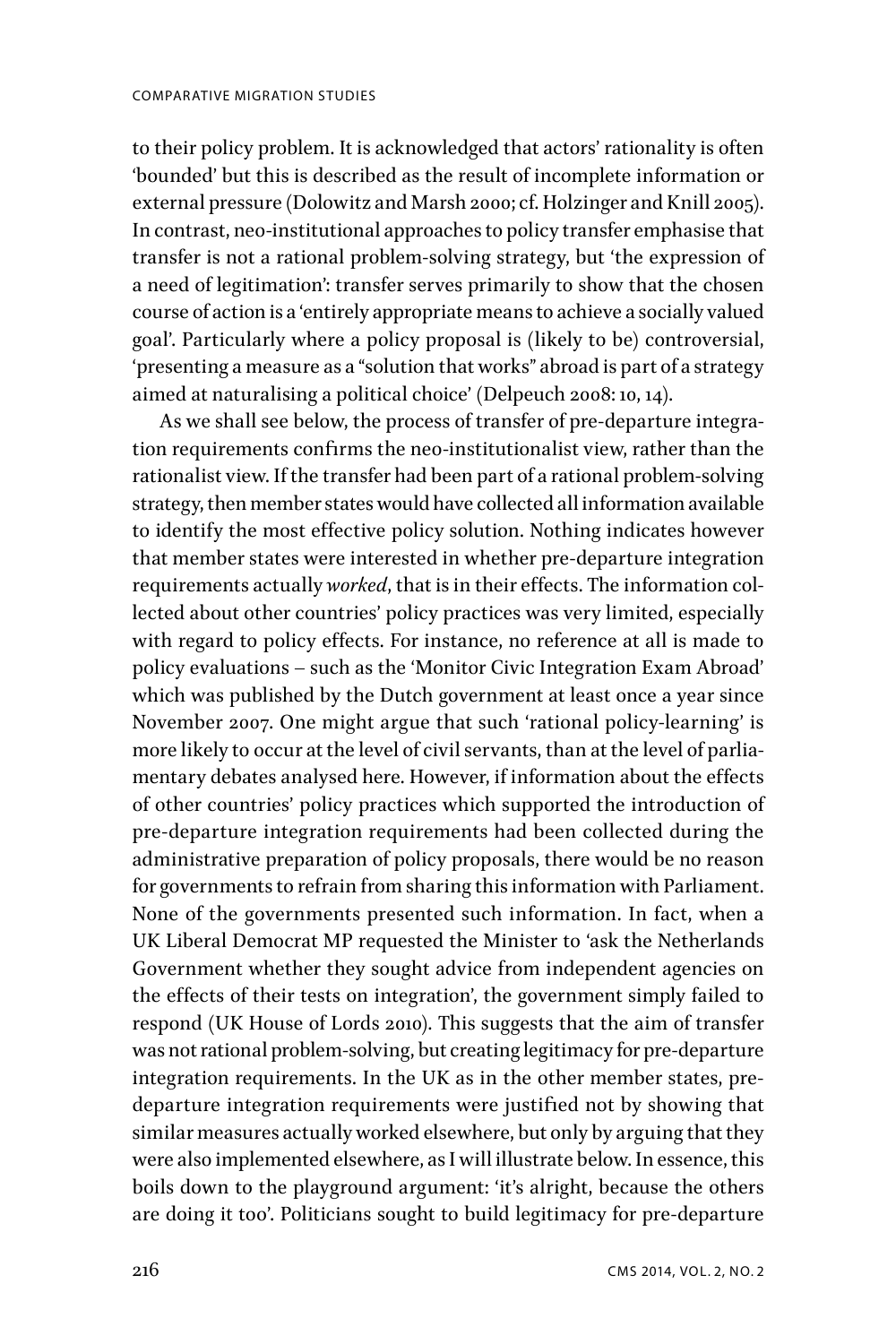integration measures not by proving their effectiveness, but by representing them as a shared practice among EU member states.

The Family Reunification Directive was also referred to as a source of legitimacy, but only to a very limited extent. The Dutch, French, and German governments referred to the Directive in the Explanatory Memoranda which accompanied their legislative proposals to introduce predeparture integration requirements. However, the German and almost all the Dutch references were 'weak' legitimacy arguments, limited to stating – truthfully – that EU law allows but does not oblige member states to introduce integration measures for family migrants. The single occasion where the Dutch government presented the EU as a somewhat stronger source of legitimacy was its claim that 'the new integration requirement fits with recent developments in European migration law', such as the Family Reunification Directive (Dutch Lower House 2004a: 16-17). The French government employs a similar formulation, stating that *'*these measures are fully in line with the Family Reunification Directive' (French Lower House 2007a). The UK and Austrian governments do no mention the Directive at all, either in policy documents or in parliamentary debates – an omission which is understandable in the British case since the UK is not bound by the Directive, but quite striking in the Austrian case.

The limited reference to the Directive as a source of legitimacy is less surprising when one takes into account that the scope which the Directive allows for integration measures has long been subject to debate among politicians and law scholars (cf. Groenendijk 2011). From the first debates about pre-departure integration measures until today, the German and Dutch left-wing opposition have questioned the government about the compatibility of this measure with article 7.2 of the Directive (Dutch Lower House 2006, 2008a; German Lower House 2007, 2008, 2009a, 2009b, 2010, 2011). The Commission's critical report of 2008 and its unequivocal dismissal of pre-departure integration tests in 2011 as contrary to the Directive have only increased the controversial nature of these measures and thereby increased the need for legitimation, while weakening if not disqualifying the Family Reunification Directive as a source of legitimacy. Politicians therefore looked for legitimation elsewhere, namely in the practices of other member states.

In the course of the Austrian parliamentary debate about pre-departure integration measures, a member of the Christian Democrat coalition party ÖVP remarked: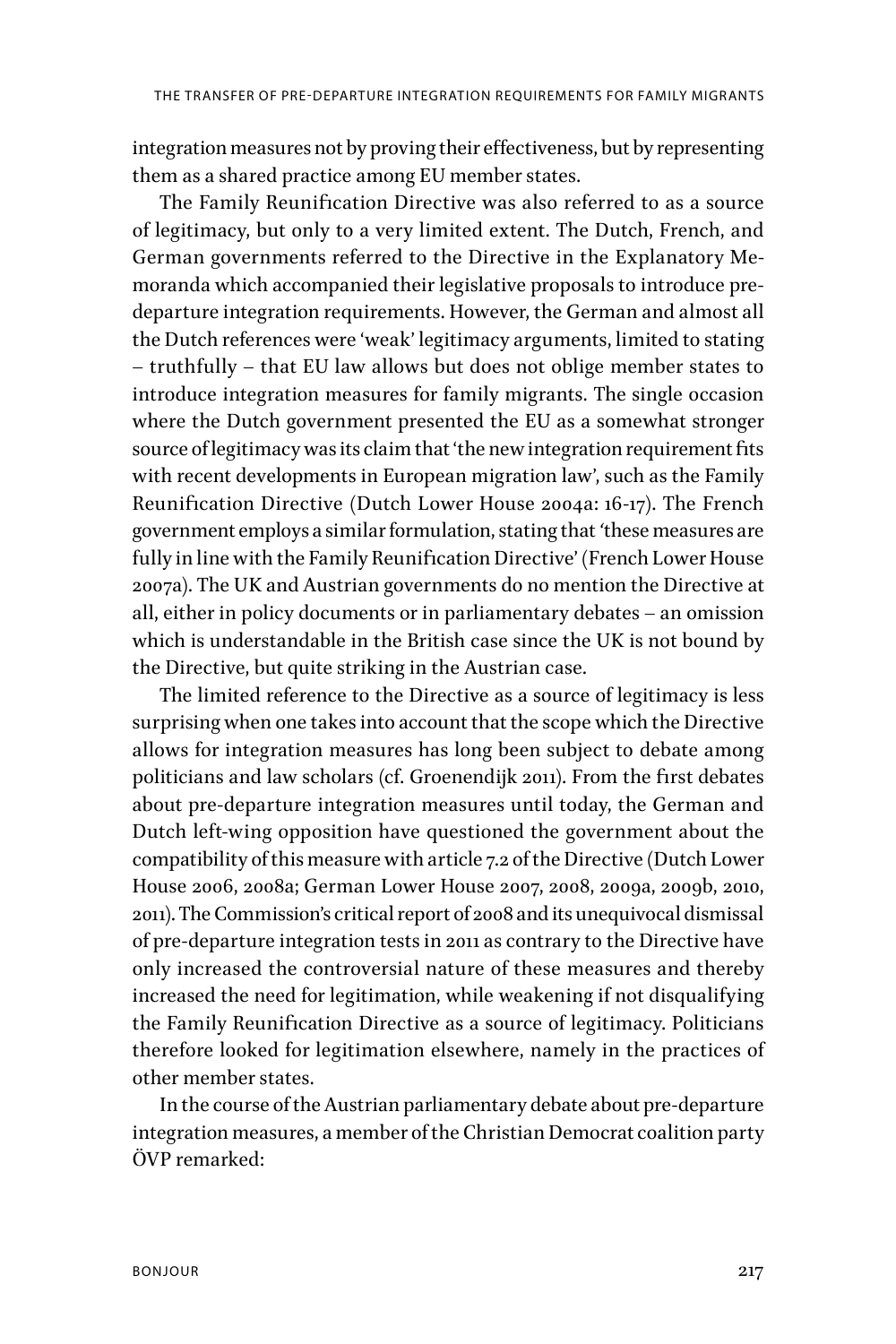This is not a monstrosity or harassment, as it is sometimes presented. In other countries, this is self-evident and in Germany for instance it has been law since 2007 (Austrian Lower House 2011: 115).

The UK government referred to other countries' policies repeatedly when defending its plans to introduce a language requirement for spouses. In 2009 for instance the government stated:

This policy is in line with thinking in other EU states: the Netherlands, Germany and Denmark have all introduced pre-entry language requirements, with France also introducing new exams on French language and culture pre-entry for family reunification applications in the near future (UK Border Agency 2009: 23).

Thus, other countries sharing the same policy practice represent a source of legitimacy. This is confirmed by the German far-Left opposition attacking government policy precisely for *not* following the majority of other European countries. *Die Linke* and the Greens referred to the government's plan to introduce pre-departure integration measures as a 'restrictive *Sonderweg',*  which a member of the Christian Democrat coalition party countered by stating that 'This is not true. (…) The Netherlands! France! More and more countries are opting for this instrument!' (German Lower House 2009b: 2, 2009c: 22640)

France finally is the country where the reference to other countries was most explicitly and elaborately put forward in defence of the government proposal to introduce pre-departure integration measures for family migrants. This policy proposal was first launched by parliamentarian Thierry Mariani, member of the right-wing coalition party UMP, in an information report about *Migrant integration policies in the European Union* which he presented to Parliament in December 2006 (French Lower House 2006). The purpose of the report was to identify good practices in other countries which might help improve French integration policies:

All immigration countries are confronted, to a different degree, to similar difficulties. Why not be inspired by the good ideas, the good practices of our neighbours – they often have good ideas – and by what works for them?

In this report, Mariani examined the migrant integration policies of the US and Canada, i.e. two 'old immigration countries', as well as of Denmark, Germany, the Netherlands, Sweden, and the United Kingdom, selected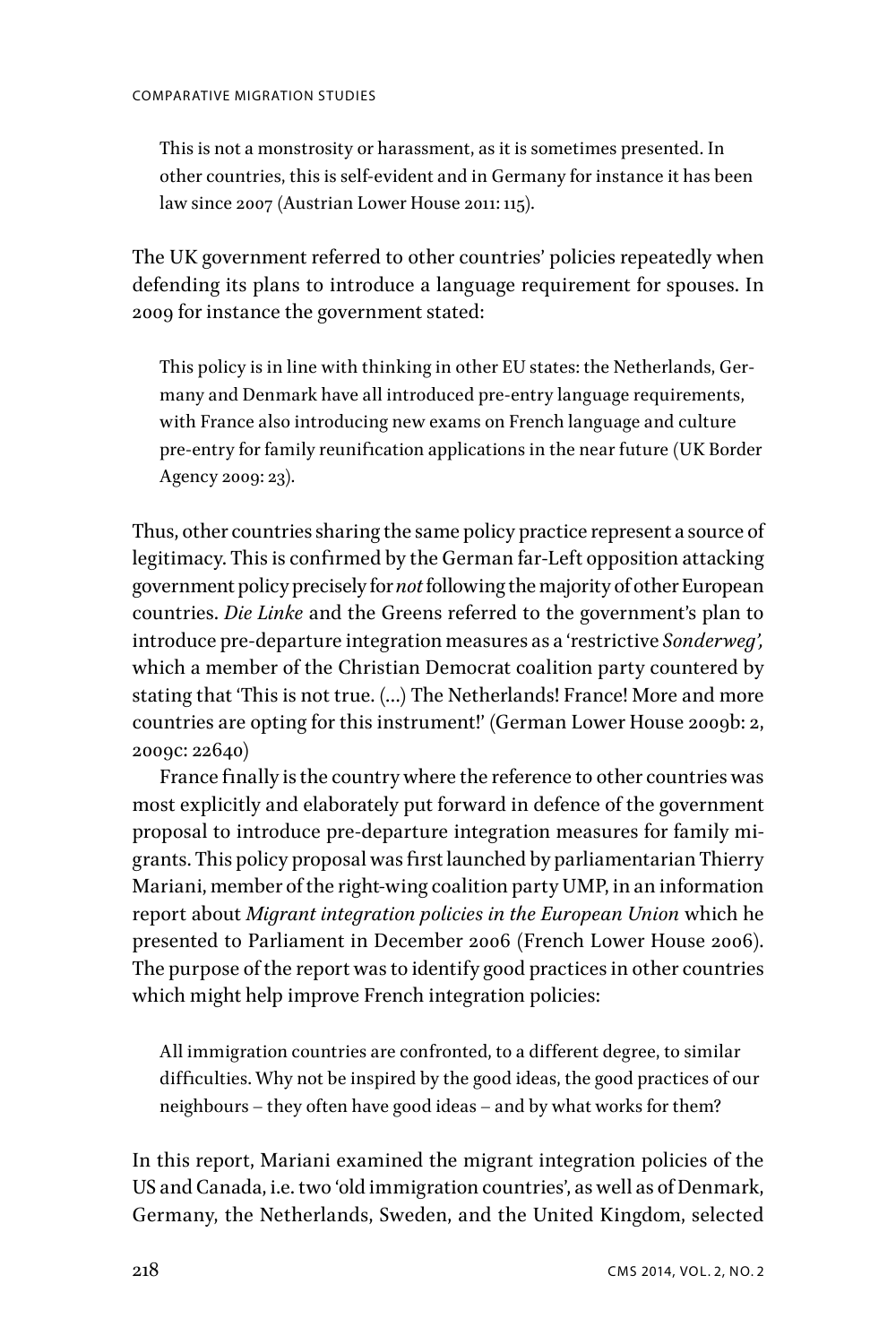'because the integration policies they conduct are particularly interesting'. According to Mariani, his analysis showed that 'more and more countries tend to turn integration into a condition for admission, so as to start the integration efffort as early as possible'. Mariani discussed Dutch pre-departure integration measures and German and Danish plans to introduce similar policies, and concluded that this 'testifies to a real European convergence on this point'. The first among the recommendations with which Mariani concludes his report is for France to 'implement an integration test abroad for family migrants', following the Dutch, German and Danish example. This example confirms that policy makers involved in policy transfer are not rational learners who collect as much information as possible to choose the best policy option (Holzinger and Knill 2005: 783). Rather, policy makers consider only a limited number of policy options implemented in other countries, selected according to a political rather than a scientific logic (Delpeuch 2008: 50). The five EU member states which Mariani selected are those with the most elaborate language and civic integration programs or requirements for migrants. Only on the basis of such a selective comparison could he have come to the conclusion that there is a 'real European convergence' around pre-departure integration measures, which after all had been adopted by no more than three out of 27 member states at the time. The selection of information collected for this report then was clearly based on political motives, i.e. on the wish to legitimate the proposal to introduce pre-departure integration measures.

Mariani's recommendation was taken over by Nicolas Sarkozy, then Minister of the Interior and candidate in the presidential elections. In a speech he made in March 2007, Sarkozy copied Mariani's argument about 'European convergence' literally:

I want us to follow the example of the Netherlands, which has put in place an integration test for family migrants to take in their country of origin. Germany and Denmark plan to adopt a similar test, which marks a real European convergence' (Sarkozy 2007).

In the parliamentary debates about pre-departure integration measures, the government and the majority MPs referred to the fact that similar measures were implemented in other European countries as proof of their legitimacy. Thus minister Hortefeux declared that *'*by creating this test and this course, France joins the ranks of several large European countries*'* such as the Netherlands and Germany (French Upper House 2007). His referral to the Netherlands as a 'large' European country reveals Hortefeux' wish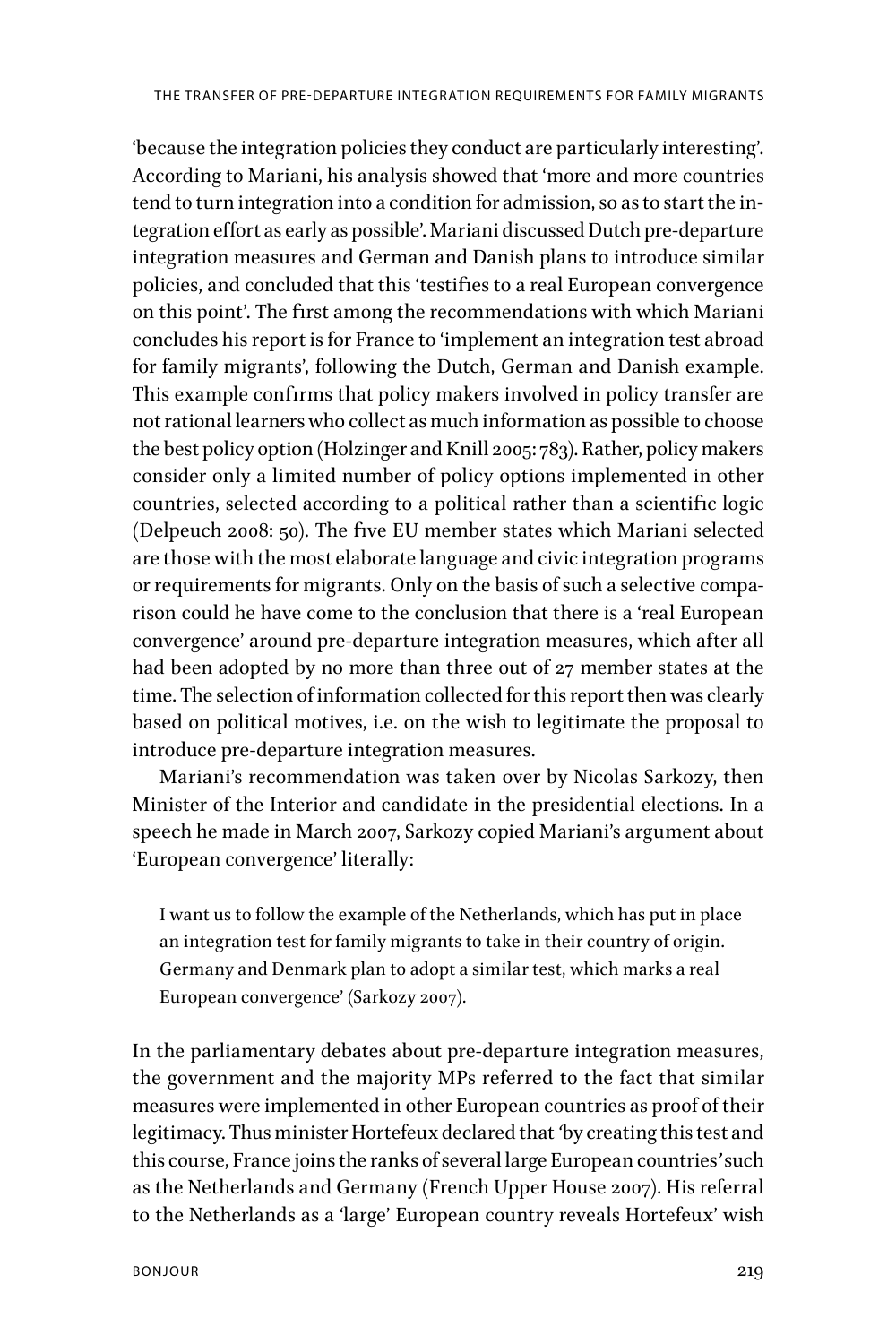to present the Netherlands as an appropriate model to follow. Similarly, a UMP member of parliament stated:

This is not a leap into the unknown but an adaptation to the European norm: the Netherlands have put in place a pre-departure integration test for family reunification in March 2006, and Germany and Denmark plan to implement it (French Lower House 2007b).

This quote illustrates clearly that what is perceived among politicians as 'the European norm' consists not only of formal EU law, but also and even primarily of what is presented as common practice among EU member states.

That politicians find legitimacy in shared policy practice is evident not only in the references by policy-makers who imported pre-departure integration models, but also in debates among politicians of the main exporter: the Netherlands. Thus the Greens, in an early stage of debates about the integration abroad requirement, pointed out that if the Netherlands went through with this reform, it would be 'the only country in the whole world to require language skills as a condition for the admission of family migrants' (Dutch Lower House 2004b: 12). The argument the Greens were trying to make here was that this was an all too extreme measure which the Netherlands should refrain from implementing. Minister Verdonk, a Conservative Liberal, confirmed that the Netherlands would be the only country in the European Union to impose such a condition, but added that 'I can assure you that my colleague ministers are observing this with great interest' (Dutch Lower House 2004b: 42). Thus the government turned the argument around, presenting the Netherlands as 'acting as a pioneer for other countries to follow' (Dutch Lower House 2008b: 4). A couple of months after the Law on Civic Integration Abroad was adopted, the government added:

The Netherlands are taking the lead in Europe when it comes to civic integration abroad. Many member states are following these developments with great interest. (…) I expect that other member states will follow our example after we have gained some experience with it and that our system of civic integration abroad will serve as an example for other member states (Dutch Lower House 2005: 15).

The Netherlands was the very first country in the Union to introduce integration requirements as a general condition for the admission of family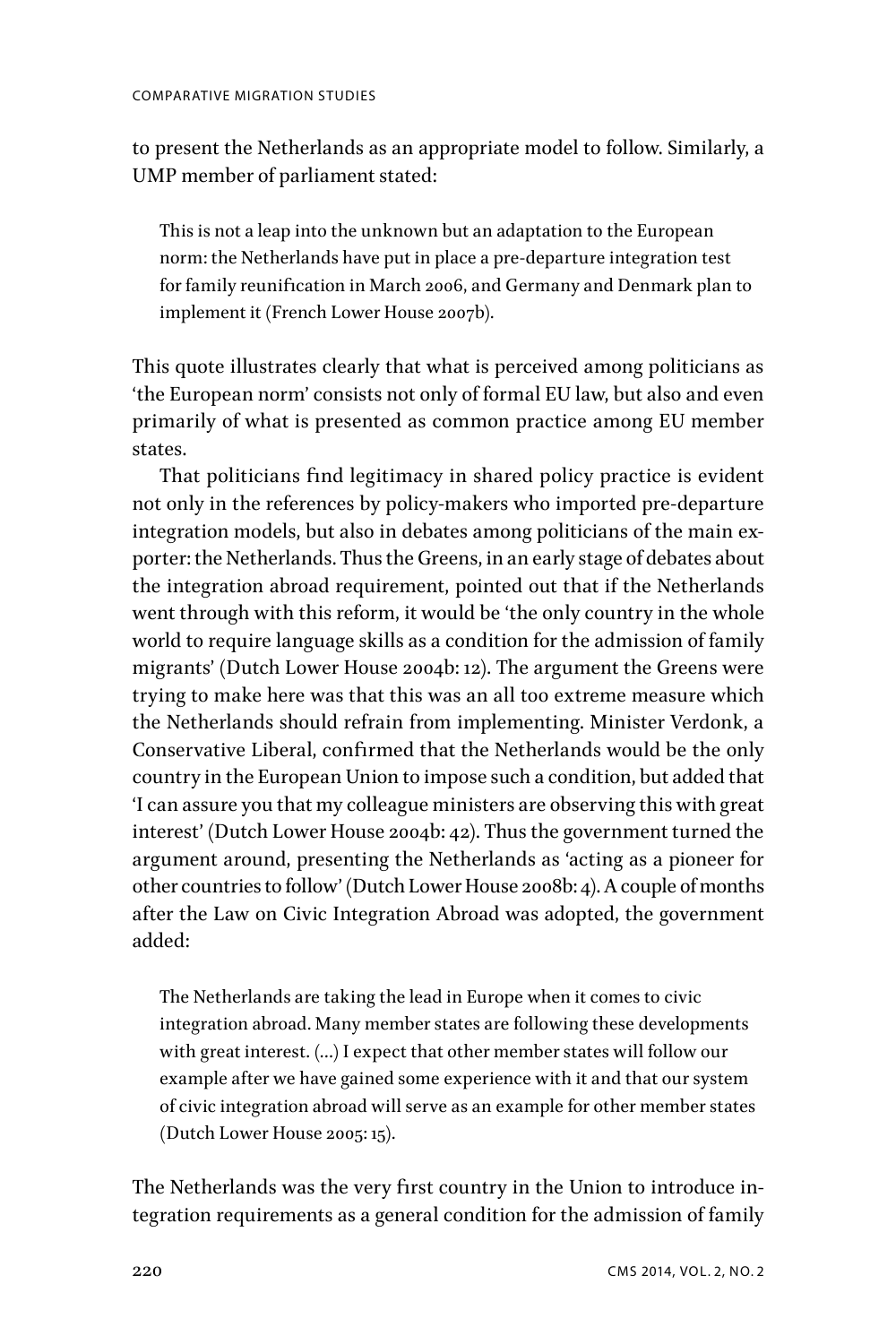migrants and it did not feel comfortable in this outlier position. Dutch politicians therefore actively engaged in turning integration abroad into a common practice among member states. Having other member states follow its lead gave Dutch civic integration policy the legitimacy of serving as a role model, rather than remaining an extreme and exceptional case. This is why the Dutch pushed for the inclusion of pre-departure integration measures among the actions eligible for financial support from the European Integration Fund. It is also why the French tried to encourage other member states to introduce language requirements for family migrants by including this policy measure in the European Pact on Migration and Asylum. To make sure that their policies fitted comfortably within the European norm – in the sense of common, accepted practice among member states – Dutch and French politicians endeavoured to modify this norm.

## **5. Conclusion**

Over the last decade, six EU member states have introduced pre-departure integration requirements for family migrants. This policy instrument has proliferated through a voluntary mechanism of transfer with the European Union serving as a platform for the exchange of information and ideas among national policy-makers. Because of its voluntary nature, this transfer is similar to 'horizontal Europeanisation' but it differs from mechanisms such as the Open Method of Coordination in that the European Commission opposed rather than supported it. Member states were the only agents of transfer.

An analysis of political debates in five out of the six countries which introduced pre-departure integration measures has shown that transfer is a process aimed not a rational problem-solving, that is at identifying the policy solution that works best, but at creating legitimacy. Politicians seek to justify pre-departure integration measures not by showing that pre-departure measures have proven efffective elsewhere, but merely by presenting such measures as a policy practice shared with other member states. Politicians in both the exporting and the importing countries refer to other countries conducting similar policies to legitimise pre-departure integration measures. The 'vertical' legitimacy of pre-departure integration measures, derived 'top-down' from formal EU legislation, appears problematic, as the compatibility of pre-departure integration measures with EU law is subject to increasing debate, with the Commission in particular adopting a critical stance. This is why member states adopt 'horizontal'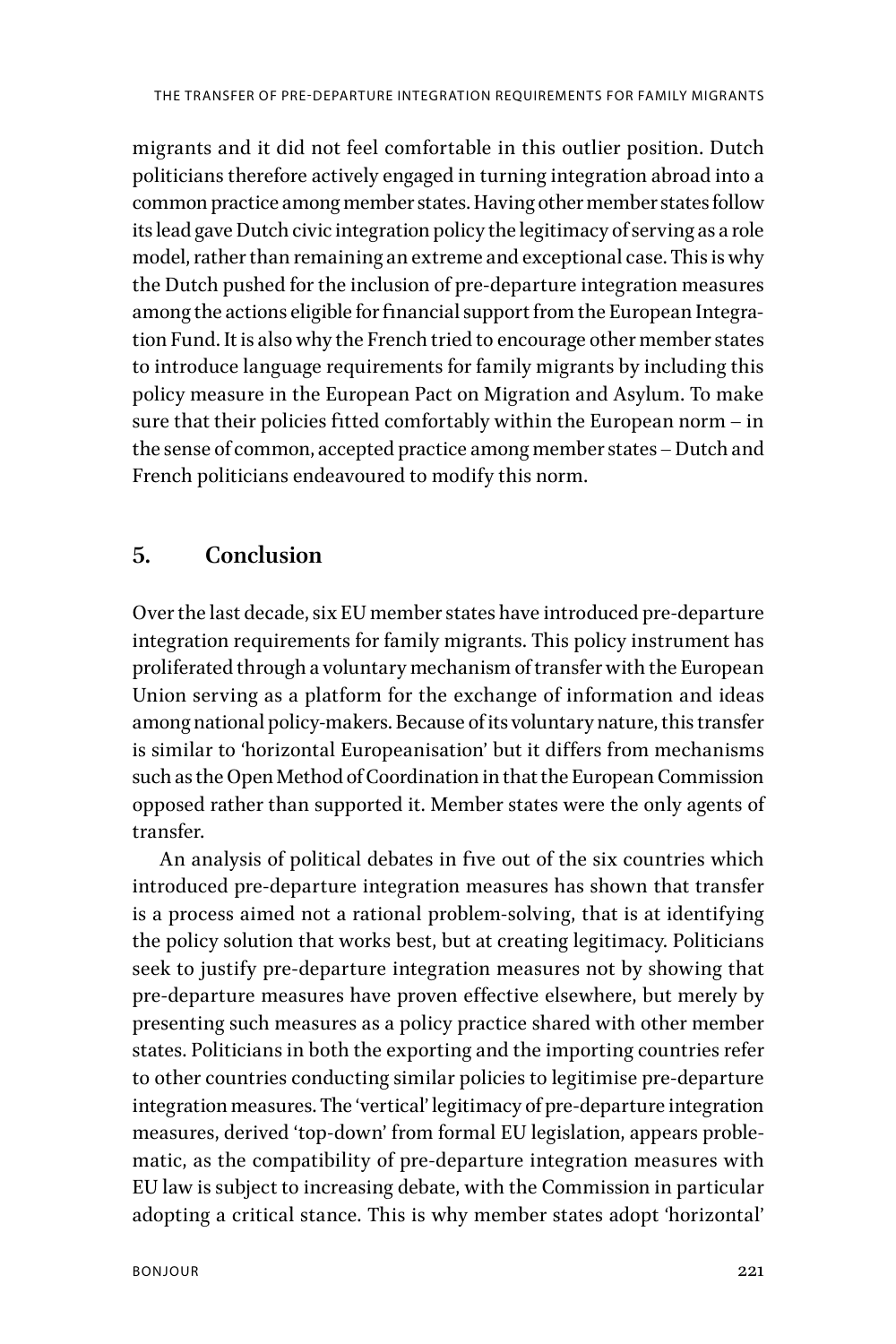legitimacy seeking strategies, where policy legitimacy is derived not from formal legal norms, but from policy practices shared with other countries.

The on-going process of Europeanisation of migrant integration policies is a multifaceted process, a 'struggle' as Carrera (2006: 13) puts it both about the approach to be adopted and about the repartition of competences. This analysis of the transfer of pre-departure integration measures among EU member states draws attention to one of the dynamics – and perhaps the main dynamic – through which this Europeanisation is evolving. What we have observed here is a process of policy transfer driven by (a select group of) member states against the express opposition of the Commission, where policy-making derives legitimacy not from formal European norms, but from shared policy practice.

### **Notes**

- 1. As we shall see later, Denmark is something of an exception, since family migrants are allowed to enter Denmark for 3 months to take the test, rather than taking the test abroad as the other five countries require.
- 2. Research Project on *Promoting Sustainable Policies for Integration* (PROSINT): http:// research.icmpd.org/1428.html. Research program on *Integration and Naturalisation Tests*  (INTEC): http://www.ru.nl/law/cmr/projects/overview/intec/.
- 3. However, the secondary literature suggests that the process of transfer in Denmark showed strong similarities to my findings in the other five countries. Pre-departure integration tests were explicitly presented by the Danish government as 'following the Dutch example', but requests from the opposition for information about the efffects of these Dutch policies were not followed up by the government (Ersbøll 2010: 128-132; Ersbøll & Gravesen 2010: 22-23).
- 4. This overview is based on the comparative analysis of pre-departure integration measures in Germany, the Netherlands, and the UK presented in Scholten et al (2012), complemented with data on the French case presented in Pascouau (2010) and on the Danish case presented in Ersbøll & Gravesen (2010), as well as with data on the Austrian case provided by the Austrian Ministry of the Interior (2012).
- 5. Persons who are not citizens of the EU, Norway, Iceland, Liechtenstein, or Switzerland.

## **References**

- Austrian Lower House (2011). Protokoll 103. Sitzung des Nationalrates, 29 April 2011 (http://www. parlament.gv.at/PAKT/VHG/XXIV/NRSITZ/NRSITZ\_00103/).
- Austrian Ministry of the Interior (2012). Family reunification. (http://www.bmi.gv.at/cms/ BMI\_Niederlassung/english/files/Family\_Reunification\_2012\_02\_07.pdf).
- Böcker, A. & Strik, T. (2011). Language and Knowledge Tests for Permanent Residence Rights: Help or Hindrance for Integration? *European Journal of Migration and Law 13(2): 157-184.*
- Block, L. (2012). Regulating Social Membership and Family Ties. Policy Frames on Spousal Migration in Germany. PhD Thesis. Florence, European University Institute.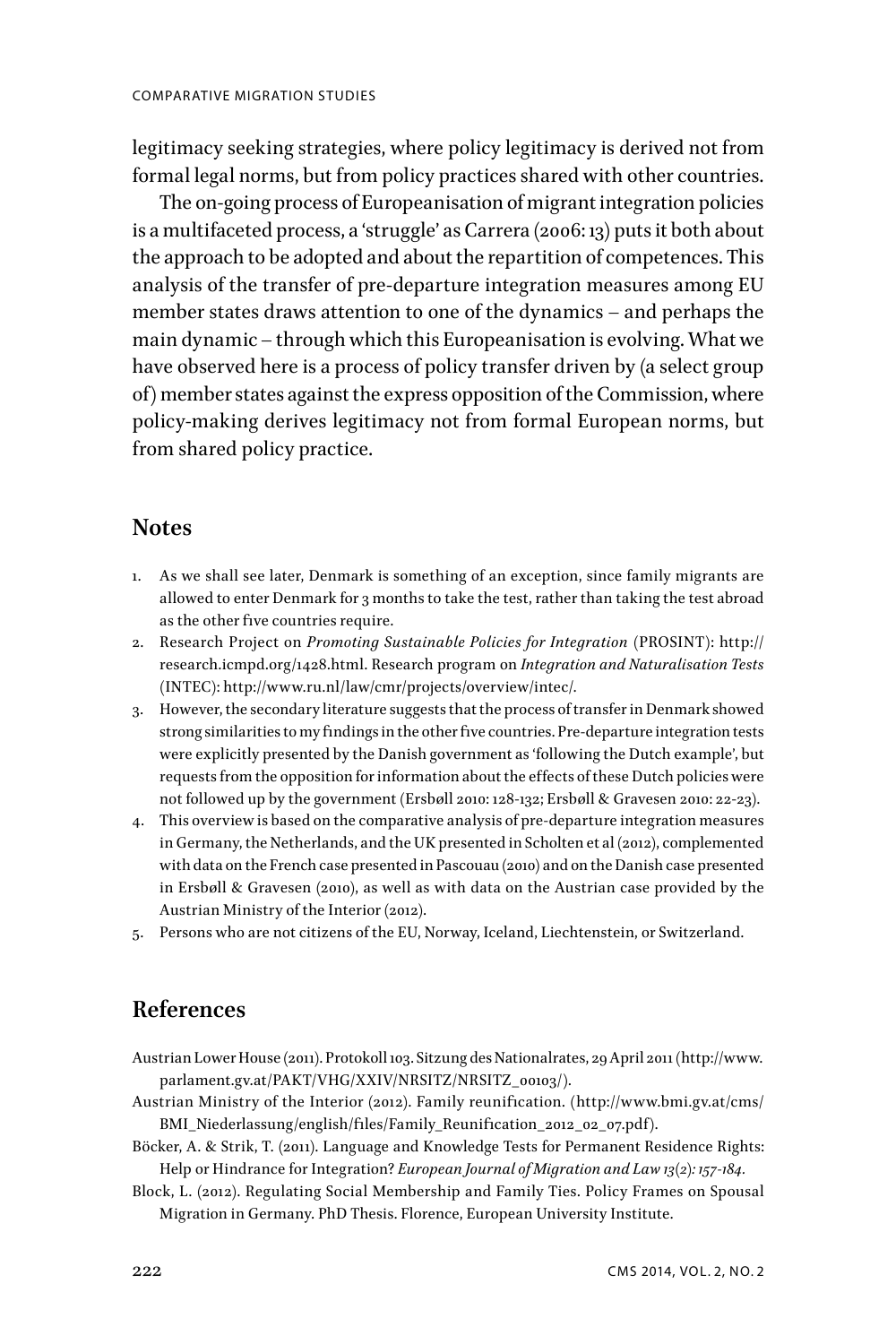- Block, L. & Bonjour, S. (2013). Fortress Europe or Europe of Rights? The Europeanisation of family migration policies in France, Germany and the Netherlands. *European Journal of Migration and Law 15(2): 203-224.*
- Bonjour, S. (2010). Between Integration Provision and Selection Mechanism. Party Politics, Judicial Constraints, and the Making of French and Dutch Policies of Civic Integration Abroad. *European Journal of Migration and Law, 12(3): 299-318.*
- Bonjour, S. & Vink, M. (2013). When Europeanization backfires. The normalization of European migration politics. *Acta Politica 48(4): 389-407.*
- Bonjour, S. & Kraler, A. (forthcoming). Introduction: Family migration as an integration issue? Policy perspectives and academic insights. *Journal of Family Issues.*
- Borevi, K. (forthcoming). Family Migration Policies and Politics: Understanding the Swedish Exception. *Journal of Family Issues.*
- Carrera, S. (2006). A Comparison of Integration Programmes in the EU. Trends and Weaknesses. Challenge Papers. Brussels: CEPS (http://www.ceps.eu/book/comparison-integrationprogrammes-eu-trends-and-weaknesses).
- Carrera, S. & Wiesbrock, A. (2009). Civic Integration of Third-Country Nationals. Nationalism versus Europeanisation in the Common EU Immigration Policy. Brussels: CEPS (http:// www.ceps.be/book/civic-integration-third-country-nationals-nationalism-versuseuropeanisation-common-eu-immigrat).
- Council of the European Union (2007). Council Decision of 25 June 2007 establishing the European Fund for the Integration of third-country nationals. Council Decision 2007/435/EC (http://eur-lex.europa.eu/LexUriServ/LexUriServ.do?uri=OJ:L:2007:168:0018:0036:EN:PDF).
- Delpeuch, T. (2008). L'analyse des transferts internationaux de politiques publiques: un état de l'art. Questions de Recherche No 27. Paris : Centre d'études et de recherches internationales, Sciences Po. (http://www.sciencespo.fr/ceri/sites/sciencespo.fr.ceri/files/qdr27.pdf)
- Dolowitz, D. P. & Marsh, D. (2000). Learning from Abroad: The Role of Policy Transfer in Contemporary Policy-Making. *Governance 13(1): 5-24.*
- De Ruiter, R. (2010). Variations on a Theme. Governing the Knowledge-Based Society in the EU through Methods of Open Coordination in Education and R&D. *Journal of European Integration 32(2): 157-173.*
- Dutch Lower House (2000). TK 1999-2000 Plenary 18 and 20 April 2000, pp. 4713-4714, 4748. (https://zoek.officielebekendmakingen.nl/zoeken/parlementaire\_documenten)
- Dutch Lower House (2004a). TK 2003-2004 29700 Nr. 3 (https://zoek.officielebekendmakingen. nl/zoeken/parlementaire\_documenten).
- Dutch Lower House (2004b). TK 2003-2004 27083 Nr. 44 (https://zoek.officielebekendmakingen. nl/zoeken/parlementaire\_documenten).
- Dutch Lower House (2005). TK 2005-2006 30308 Nr. 7 (https://zoek.officielebekendmakingen. nl/zoeken/parlementaire\_documenten).
- Dutch Lower House (2006). TK 2005-2006 29700 Plenary p. 60-3897, 16 March 2006 (https://zoek. officielebekendmakingen.nl/zoeken/parlementaire\_documenten).
- Dutch Lower House (2008a). TK 2008-2009 Appendix to Proceedings Nr 845 (https://zoek. officielebekendmakingen.nl/zoeken/parlementaire\_documenten).
- Dutch Lower House (2008b). TK 2007-2008 29700 Nr. 54 (https://zoek.officielebekendmakingen. nl/zoeken/parlementaire\_documenten).
- Ersbøll, E. (2010). On Trial in Denmark. In: R. van Oers, E. Ersbøll & T. Kostakopoulou (eds.), A Re-Definition of Belonging? Language and Integration Tests in Europe. Leiden: Brill, *pp. 107-152.*
- Ersbøll, E. & Gravesen, L.K. (2010). Country Report Denmark. INTEC Report. Nijmegen: Centre for Migration Law (http://www.ru.nl/law/cmr/projects/intec/).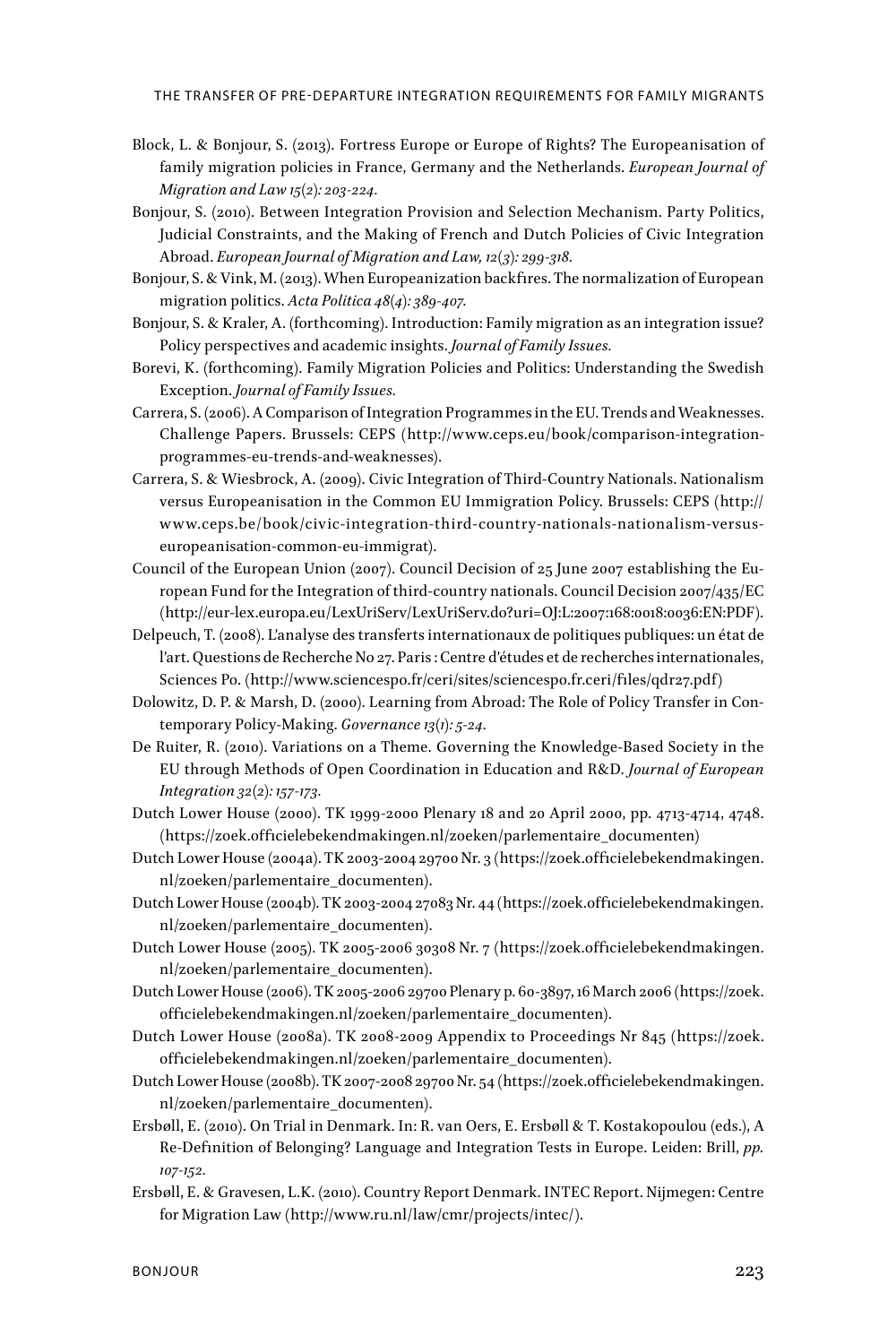#### COMPARATIVE MIGRATION STUDIES

- European Commission (2008). Report from the Commission to the European Parliament and the Council on the application of directive 2003/86/ec on the right to family reunification. COM (2008) 610 final (http://eur-lex.europa.eu/LexUriServ/LexUriServ.do?uri=COM:2008: 0610:FIN:EN:PDF).
- European Commission (2011). Written Declaration submitted on 4 May 2011 to the EU Court of Justice in the case C-155/11. Document nr. Sj.g.(2011)540657.
- European Commission (2013). DG Home Afffairs, Immigration and Integration Infringements (http://ec.europa.eu/dgs/home-afffairs/what-is-new/eu-law-and-monitoring/infringements\_by\_policy\_immigration\_and\_integration\_en.htm).
- European Council (2008). European Pact on Immigration and Asylum. Council document 13440/08 (http://register.consilium.europa.eu/pdf/en/08/st13/st13440.en08.pdf).
- Eurostat (2011a). 6.5% of the EU population are foreigners and 9.4% are born abroad. *Statistics in focus 34* (http://epp.eurostat.ec.europa.eu/portal/page/portal/product\_details/ publication?p\_product\_code=KS-SF-11-034).
- Eurostat (2011b). Indicators of Immigrant Integration. A Pilot Study. Eurostat Methodologies and Working Papers (http://epp.eurostat.ec.europa.eu/cache/ITY\_OFFPUB/KS-RA-11-009/ EN/KS-RA-11-009-EN.PDF).
- French Lower House (2006). Rapport d'information N° 3502 sur les politiques d'intégration des migrants dans l'Union européenne, 6 December 2006 (http://www.assemblee-nationale. fr/12/europe/rap-info/i3502.asp).
- French Lower House (2007a). Projet de Loi No 57 relatif à la maitrise de l'immigration, à l'intégration et à l'asile, 4 July 2007 (http://www.assemblee-nationale.fr/13/projets/pl0057. asp).
- French Lower House (2007b). Plenary 18 September 2007 (http://www.assemblee-nationale. fr/13/dossiers/immigration\_integration\_asile.asp).
- French Upper House (2007). Plenary 2 October 2007 (http://www.assemblee-nationale.fr/13/ dossiers/immigration\_integration\_asile.asp).
- German Lower House (2007). 40. Sitzung Innenausschuss N° 16/40, 21 May 2007 (http://dipbt. bundestag.de/dip21.web/bt)
- German Lower House (2008). Druksache16/10732, 29 October 2008 (http://dipbt.bundestag. de/dip21.web/bt).
- German Lower House (2009a). Drucksache 16/12979, 8 May 2009 (http://dipbt.bundestag.de/ dip21.web/bt).
- German Lower House (2009b). Drucksache 11/11997, 16 February 2009 (http://dipbt.bundestag. de/dip21.web/bt).
- German Lower House (2009c). Plenarprotokoll 16/209, 6 March 2009 (http://dipbt.bundestag. de/dip21.web/bt).
- German Lower House (2010). Drucksache 17/1572, 4 May 2010 (http://dipbt.bundestag.de/dip21. web/bt).
- German Lower House (2011). Drucksache 17/5732, 5 May 2011 (http://dipbt.bundestag.de/dip21. web/bt).
- German Lower House (2013). Drucksache 17/14337, 5 July 2013 (http://dipbt.bundestag.de/dip21. web/bt).
- Goodman, S.W. (2010). Integration Requirements for Integration's Sake? Identifying, Categorising and Comparing Civic Integration Policies. *Journal of ethnic and migration studies 36(5): 753-772.*
- Goodman, S.W. (2011). Controlling Immigration through Language and Country Knowledge Requirements. *West European Politics 34(2): 235-255.*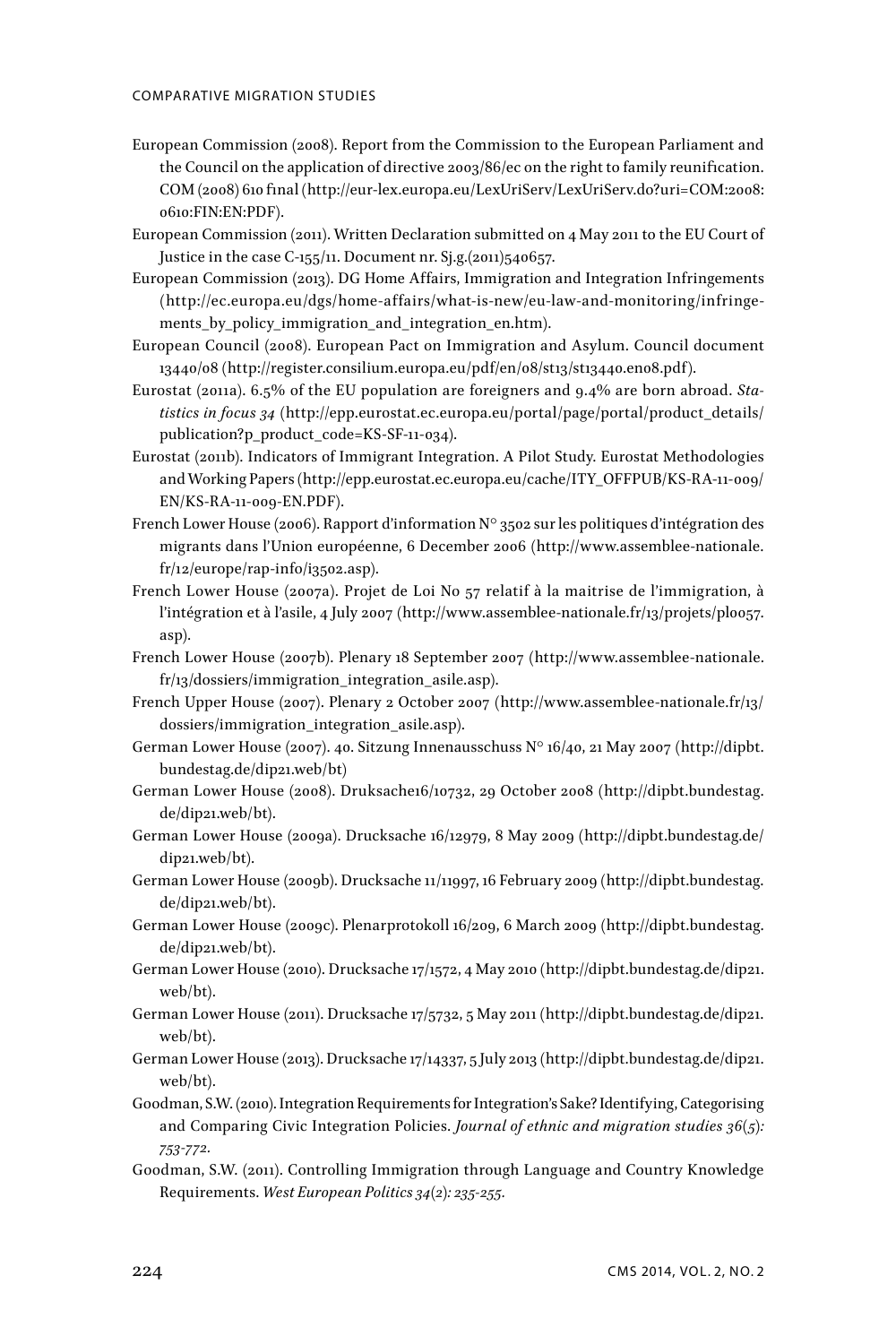- Groenendijk, K. (2004). Legal Concepts of Integration in EU Migration Law. European *Journal of Migration and Law 6(2): 111-126.*
- Groenendijk, K. (2011). Pre-departure Integration Strategies in the European Union: Integration or Immigration Policy? *European Journal of Migration and Law 13(1): 1-30.*
- Guild, E., Groenendijk, K. & Carrera, S. (2009). Understanding the Contest of Community : Illiberal Practices in the EU? In: E. Guild, K. Groenendijk, S. Carrera (eds.), Illiberal Liberal States. Immigration, Citizenship and Integration in the EU. London: Ashgate, *pp. 1-25.*
- Holzinger, K. & Knill, C. (2005). Causes and conditions of cross-national policy convergence. *Journal of European Public Policy 12(5): 775-796.*
- Jacobs, D. (2011). The impact of substate nationalism and 'horizontal' Europeanization on migration policy: the case of family reunification in Belgium. Paper presented at the Council for European Studies Conference, Barcelona, 21 June 2011.
- Jacobs, D. & Rea, A. (2007). The End of National Models? Integration Courses and Citizenship Trajectories in Europe. *International Journal on Multicultural Societies 9(2): 264-283.*
- Joppke, C. (2007). Beyond National Models: Civic Integration Policies for Immigrants in Western Europe. *West European politics 30(1): 1-22.*
- Pascouau, Y. (2010). Country Report France. INTEC Report. Nijmegen: Centre for Migration Law (http://www.ru.nl/law/cmr/projects/intec/).
- Radaelli, C. M. (2000). Policy Transfer in the European Union: Institutional Isomorphism as a Source of Legitimacy. *Governance 13(1): 25-43.*
- Radaelli, C. M. (2003). The Europeanization of Public Policy. In: K. Featherstone, C. Radaelli, M. (eds.), The Politics of Europeanization. Oxford: Oxford University Press, *pp. 27-56 .*
- Sarkozy, N. (2007). Déclaration sur le bilan de la politique de l'immigration et de l'aide au développement, Marseille, 5 March 2007 (http://discours.vie-publique.fr/notices/073000867.html)
- Scholten, P.W.A., Entzinger, H., Kofman, E., Hollomey, D. & Lechner, C. (2012). Integration from abroad? Perception and impacts of pre-entry tests for third-country nationals. PROSINT Comparative Reports WP4 (http://research.icmpd.org/fileadmin/Research-Website/ Project\_material/PROSINT/Reports/WP4\_CompRep\_Final\_submitted.pdf).
- Seveker, M. & Walter, A. (2010). Country Report Germany. INTEC Report. Nijmegen: Centre for Migration Law (http://www.ru.nl/law/cmr/projects/intec/).
- Strik, T. (2011). Besluitvorming over asiel- en migratierichtlijnen. De wisselwerking tussen nationaal en Europees niveau. Den Haag: Boom Uitgevers.
- Telò, M. (2002). Governance and Government in the European Union: the Open Method of Coordination. In: M. J. Rodriguez (ed.), The New Knowledge Economy in Europe. Cheltenham: Edward Elgar, *pp. 242-271.*
- Trubek, D. M., Cottrel, P. & Nance, M. (2005). "Soft Law", "Hard Law", and European Integration: Toward a Theory of Hybridity. Paper published online at http://law.wisc.edu/facstaff/trubek/ hybriditypaperapril2005.pdf.
- UK Border Agency (2009). Earning the Right to Stay: A New Points Test for Citizenship. London: UKBA (http://webarchive.nationalarchives.gov.uk/20090713010115/http://www.ukba. homeoffice.gov.uk/sitecontent/documents/aboutus/consultations/221878/earning-theright-to-stay/earning-the-right-to-stay/earned-citizenship-consultation?view=Binary).
- UK House of Lords (2010). Lords Hansard 25 October 2010, Column 1095 (http://www.parliament. uk/business/publications/hansard/lords/).
- Van Oers, R., Ersbøll, E. & Kostakopoulou, T. (eds.) (2010). A Re-definition of Belonging? Language and Integration Tests in Europe. Leiden: Brill.